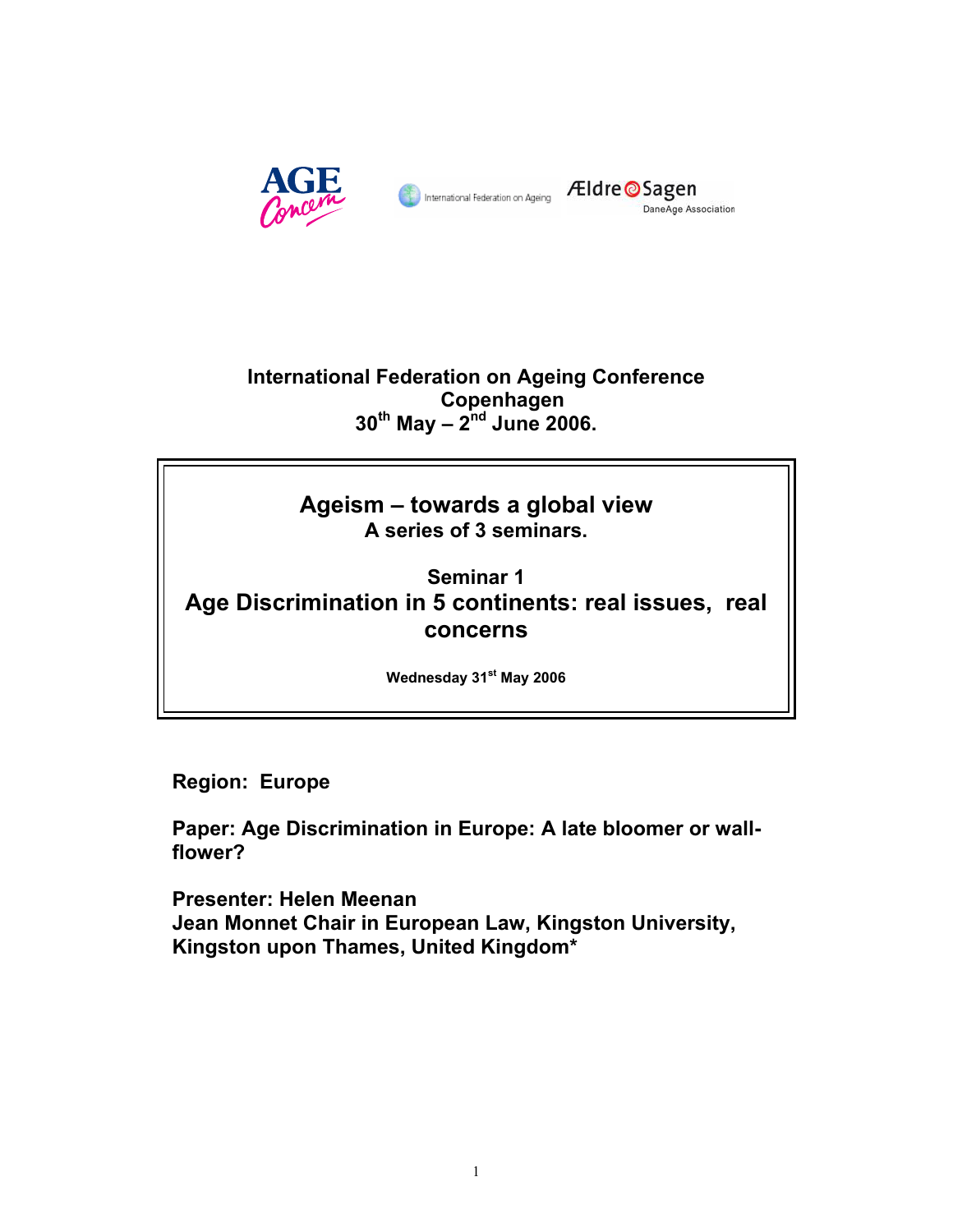#### **Introduction**

As with any story there are a number of points where a very different road could have been taken and so it is for the short history of the fight against age discrimination in the European Union  $(EU)^{1}$  One of the most important dates is 1997 when the Treaty of Amsterdam was adopted. This Treaty revolutionised the fight against discrimination and the quest for equality in the EU. It inserted Article 13 into the EC Treaty, the founding and governing Treaty of the European Community (EC). Until that point the EU could take action against two forms of discrimination only sex discrimination in employment and discrimination on grounds of nationality. Article 13 allowed the EU institutions to adopt law to combat discrimination on grounds of sex, racial or ethnic origin, religion or belief, disability, age or sexual orientation, both inside and outside employment.

So far the EU has adopted three Directives under Article 13. In 2000 it adopted two Directives, the Race Directive<sup>2</sup> outlawing discrimination on grounds of racial or ethnic origin in employment, occupation and training, goods and services and the Employment Framework Directive<sup>3</sup> outlawing discrimination on grounds of religion or belief, disability, age or sexual orientation employment, training and occupation only. In 2004 the Council adopted a Directive on equal treatment between men and women in the access to and supply of goods and services. $4$  However, while this brought sex discrimination closer to the high level of protection enjoyed by race discrimination its scope is far narrower as it does not include media, advertising or education.<sup>5</sup>

The wonder of it all is that age could quite easily have been left out of Article 13 and more easily still left out of the Employment Framework Directive. The Race Directive became a priority due to a background of racial violence within the EU and the rise of an extreme right political party in one EU Member State.<sup>6</sup> The inclusion of sex was logical given that existing provisions only covered employment including pay and the general acknowledgement at EU level that women are often victims of multiple discrimination.<sup>7</sup> Disability was on the European Commission's agenda even before the Amsterdam Treaty was drafted. By 1996 the European Commission had already issued a Communication on equal opportunities in relation to disability in which it

<sup>&</sup>lt;sup>1</sup> It is worth noting that despite a lack of hard law at national level in most EU Member States before this Treaty, some had already experienced campaigns for the introduction of age discrimination laws. For example, in the United Kingdom a private member's *Age Discrimination Bill,* Bill 127 was introduced by George Foulkes in 1982-1983 and was followed by many more attempts.

<sup>\*</sup>Jean Monnet Chair in European Law, Kingston University, Kingston upon Thames, United Kingdom.  $2^2$  Council Directive 2000/43 implementing the principle of equal treatment between persons irrespective of racial or ethnic origin, OJ 2000, L180/22.

<sup>&</sup>lt;sup>3</sup> Council Directive 2000/78 establishing a general framework for equal treatment in employment and occupation, OJ 2000, L303/16.

<sup>&</sup>lt;sup>4</sup> Council Directive 2004/113/EC implementing the principle of equal treatment between men and women in the access to and supply of goods and services.

Article 3.3.

<sup>&</sup>lt;sup>6</sup> Referring to Jorg Haider's Freedom Party entry into the Austria government.<br><sup>7</sup> Note regital (2) of the Employment Directive, regital (14) of the Bees Directive

 $\frac{1}{2}$  Note recital (3) of the Employment Directive, recital (14) of the Race Directive.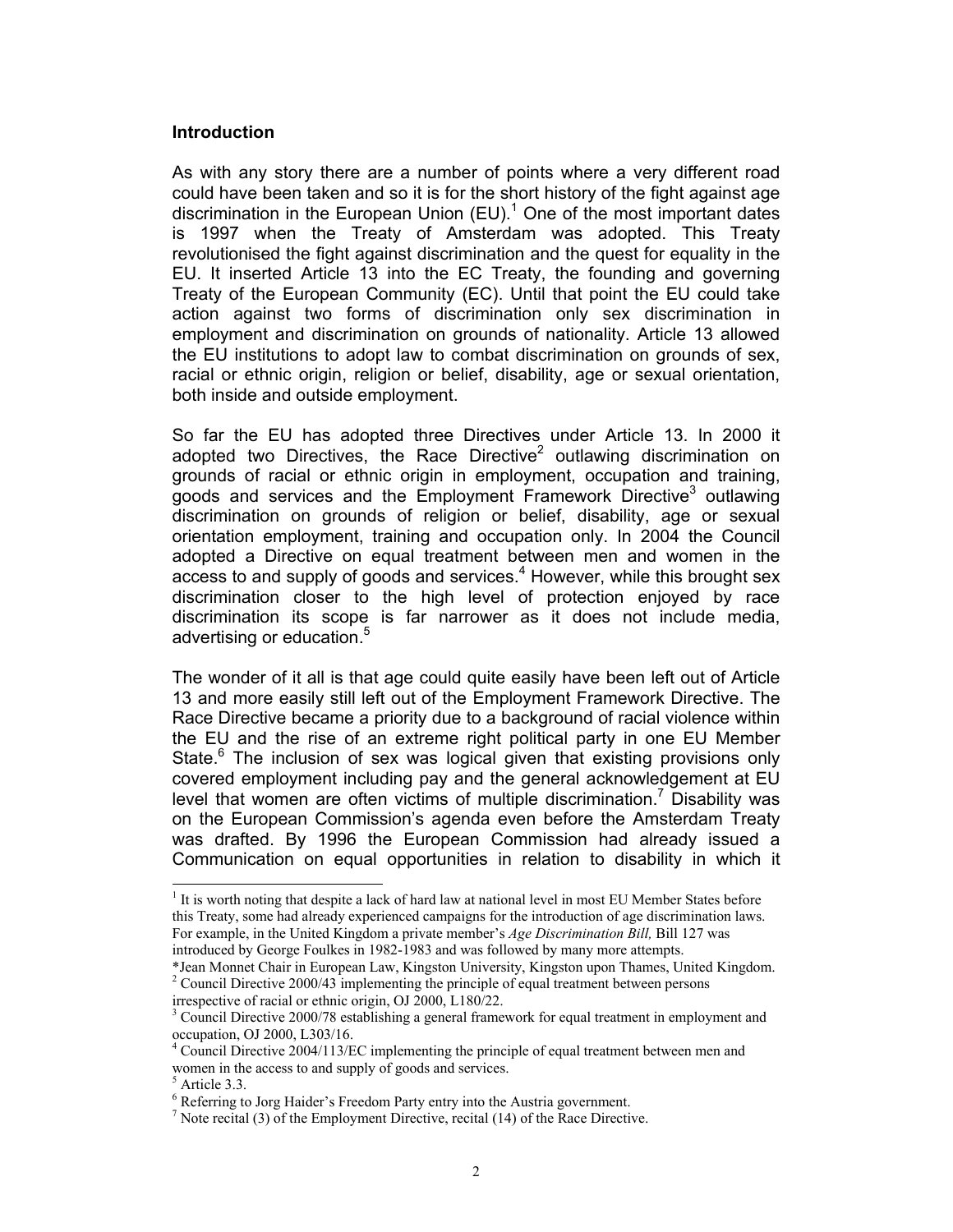proposed to mainstream disability in its policy and law making processes. $8$ This was built on and received formal acknowledgement when a Declaration regarding persons with disabilities was attached to the Amsterdam Treaty. This declaration notes the agreement that the legislative institutions (not just the Commission) of the EU would take account of the needs of persons with disabilities in drawing up harmonising measures for the functioning of the internal market.<sup>9</sup> Given that this is still a dream for age, religion or belief and sexual orientation,<sup>10</sup> disability can, with some caution be said to have nudged just slightly ahead of its fellow grounds in the Employment Directive. While the grounds of religion or belief can overlap with race, the European Commission had always proposed religion for inclusion in the provision expanding of the anti-discrimination grounds in the EC Treaty, that would become Article 13 EC.<sup>11</sup> The need for anti-discrimination law for sexual orientation was highlighted by the case law of the European Court of Justice. The ECJ chose not to expand the ground of sex to cover sexual orientation stating this could only be done by the legislature.<sup>12</sup> It had the benefit at that precise moment of knowing that the Amsterdam Treaty would provide the legislature with the power to do so.

At present the EU does not have a broad general principle of nondiscrimination or equal treatment that could embrace various grounds (beyond each one contained in the EC Treaty and the Article 13 Directives) and the ECJ has so far displayed a reluctance to declare one. However, the EU's legislature and its Member States have taken a considered and measured approach, which has resulted in the addition of the Article 13 family of grounds to the EC Treaty and three Directives so far. Given that Article 13 requires unanimous approval for the adoption of legislation and that the EU Member States have differing traditions and philosophies in respect of some of these grounds the fact that a good deal of progress has been made so far is remarkable. However, the incredible benefit of having age, included in the Employment Directive and the balancing and compromise exercise required to achieve the necessary unanimous acceptance by all Member States may yet be shown to be at some cost. These factors have contributed to possibly the most vague and permissive provision in the entire galaxy of European equality legislation, Article 6 of the Employment Directive. However, we shall see below that the ECJ has already proven itself quite robust in dismantling national rules that conflict with Article 6. Thus proving that this provision which remains open to considerable criticism is technically workable.

# **Age Discrimination in Profile**

 $8$  Communication on Equality of Opportunity for People with Disabilities – a New European Community Disability Strategy, Brussels, COM (96) 406, final, 30.07.1996.

<sup>9</sup> Declaration 22.

<sup>&</sup>lt;sup>10</sup> This situation will change if and when the Treaty establishing a Constitution for Europe is ratiified by all EU Member States. Article III-118 of this instrument provides "In defining and implementing the policies and activities referred to in this Part, the Union shall aim to combat discrimination based on sex, racial or ethnic origin, religion or belief, disability, age or sexual orientation".

<sup>11</sup> Commission's White Paper *European Social Policy – a way forward for the Union*, 1994. 12 *Grant v Southwest Trains*, Case C-249/96.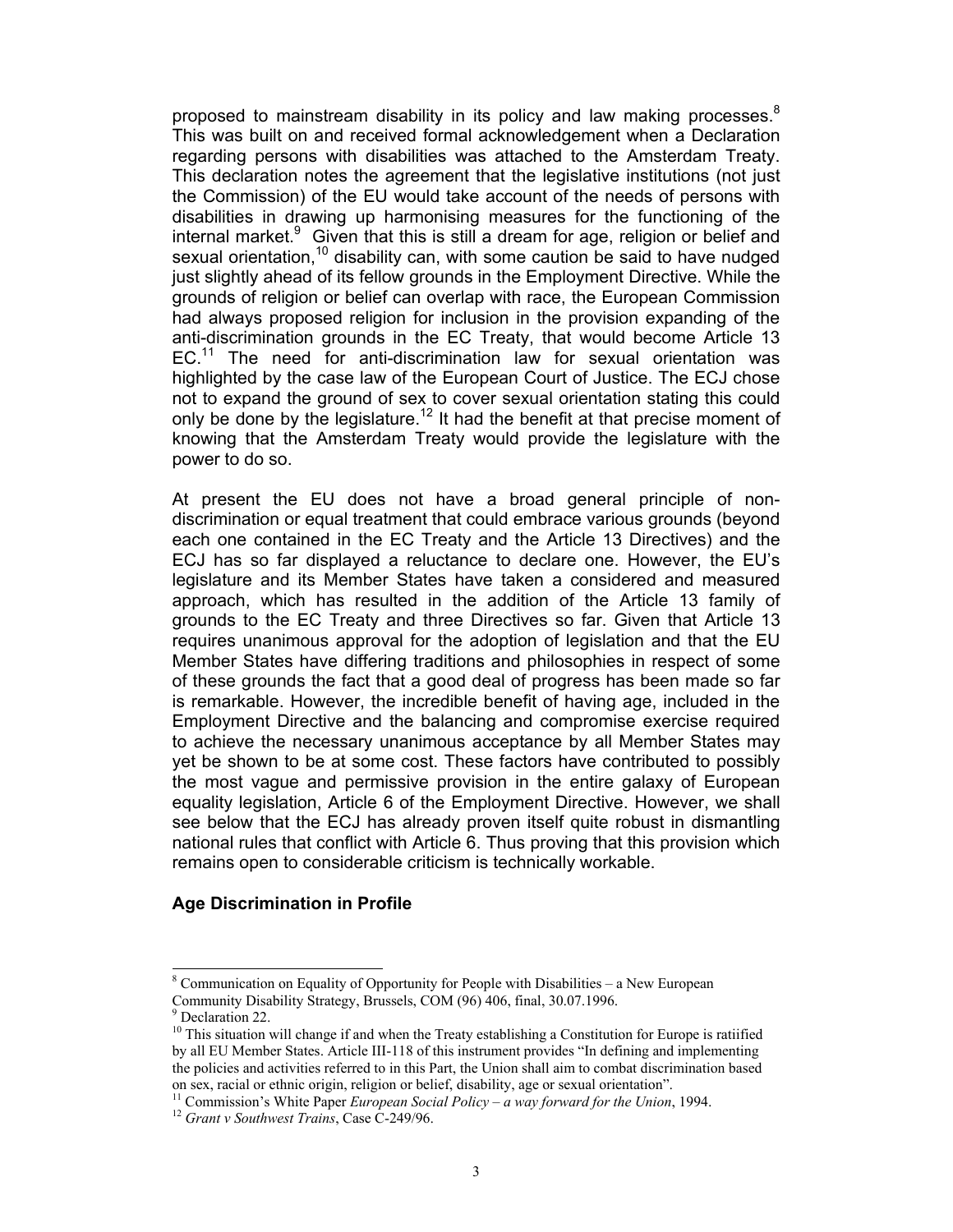There are two distinct and occasionally overlapping spheres under consideration from an EU perspective; age discrimination in all its guises and ageing policy, which is more, constrained. While the EU has undertaken a broad range of non-binding measures as part of its ageing policy it has almost no law-making competence for this issue.<sup>13</sup> In the EU the earliest Europe-wide research into age discrimination is probably attributable to Elisabeth Drury who carried out an 11-country study of age discrimination against older people in the European Community on behalf of Eurolink Age. This study focused on employment and revealed five areas of age discrimination against older people: 1) premature loss of employment. This was regarded as the most serious form due to the bleak prospects for older workers finding new jobs before retirement age. 2) Discrimination in recruitment, which was found to start at 40 in most countries with maximum ages for recruitment usually set between the ages of 32 and 40 and the use of age limits in job advertisements. 3) Discrimination against unemployed older workers who were excluded altogether from programmes for the unemployed in three of the eleven countries and only received targeted help in one country. In general people over 55 were removed from unemployment statistics.

4) Exclusion from training: some EU countries set age limits below retirement age for training schemes, which completely barred older. The study found that no EU country provided targeted training for older unemployed people. 5) Finally discrimination at retirement age: this generally concerned the loss of protection from unfair dismissal or mandatory retirement at retirement age and revealed a great variety of approaches among the participating countries. Of particular interest are Dutch laws that deny the minimum wage and certain benefits to workers over 65 as they still exist today.<sup>14</sup>

The Eurolink Age study was swiftly followed by an eighteen-country study, which covered the then twelve European Union member countries plus Austria, Cyprus, Finland, Malta, Norway and Sweden.<sup>15</sup> The object of this study was to examine the extent to which all these countries had legal provisions or collective agreements protecting older workers from age discrimination. At that time there was no specific constitutional provision for age discrimination or the protection of older workers. This study focused on three areas only: recruitment, treatment within employment and dismissal. The only clear examples of law against age discrimination in recruitment were found in France (although apparently ignored) and in Sweden which outlawed age limits in job advertisements. Although Irish equality officers and the Irish Labour Court had ruled that a maximum age limit could be indirect sex discrimination against married women. While Spain had a law prohibiting discrimination against workers in applying for a job. Only three countries, Finland, Germany and Spain had labour laws banning age discrimination within employment.

<sup>&</sup>lt;sup>13</sup> See the Commission's *Ageing Policy* available at http://ec.europa.eu/employment\_social/socprot/ageing/intro\_en.htm

<sup>&</sup>lt;sup>1</sup> E. Smolenaars, 65 Jaar als uiterste houdbarheidsdatum (LBL, Utrecht, 2005) at pp. 164-165, which argues that the age limit in certain acts for benefits and entitlements is not justifiable.

<sup>&</sup>lt;sup>15</sup> Age Discrimination in Europe, European Industrial Relations Review 247, August 1994, pp. 13 to 16.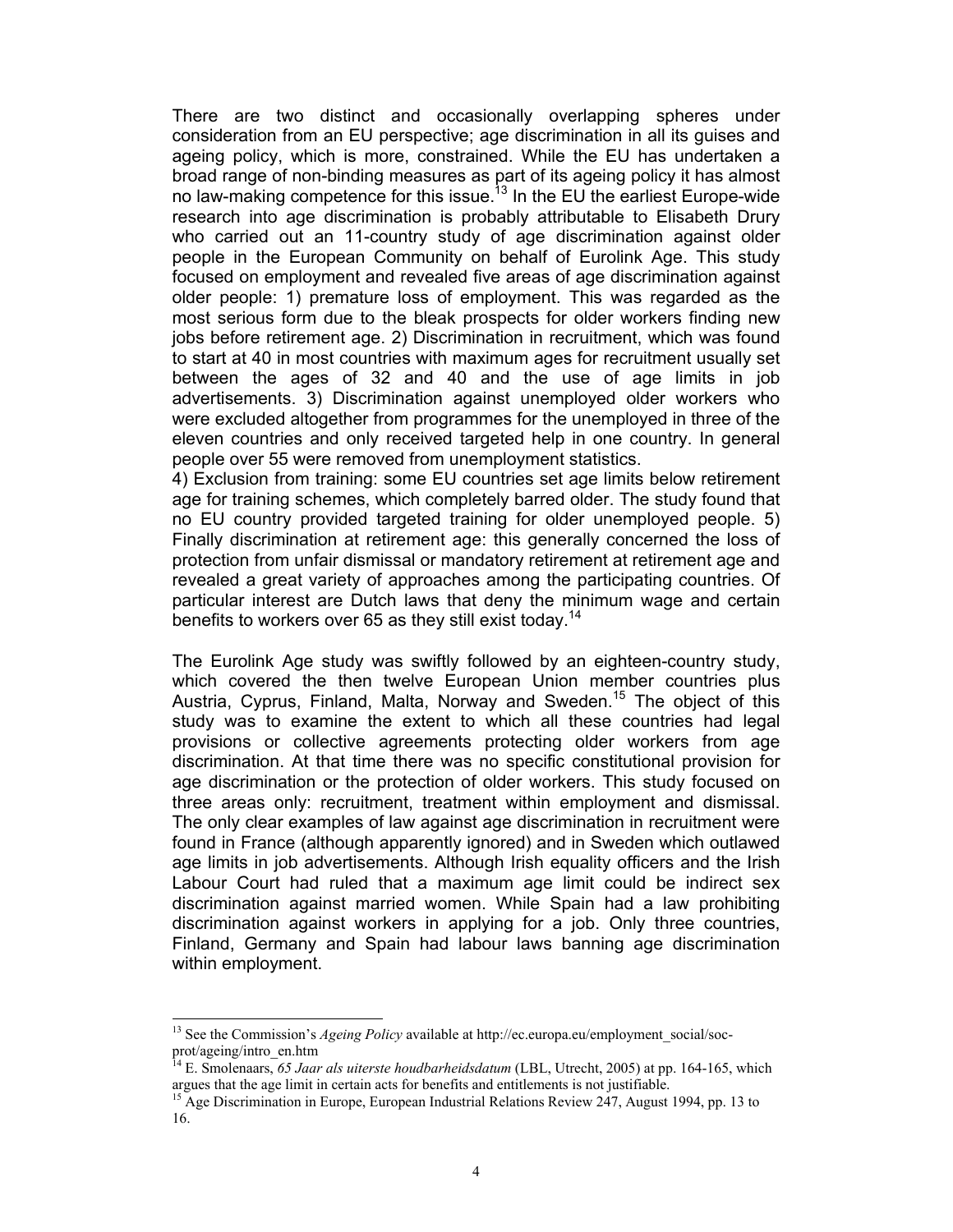Only two countries tackled discrimination in dismissals. In Ireland a dismissal was deemed unfair under legislation adopted in 1993 if it was based wholly or partly on the age of the employee.<sup>16</sup> A ruling of the Italian Constitutional Court deemed dismissals or redundancies on grounds of age unfair. The study found that six countries made it more difficult or expensive to lay off older workers. One may question whether this approach may have had a knock-on effect on some employers deterring them from hiring older workers. Thus in respect of the first two categories less than 25 per cent of the countries had any measures whether legislative or judicial in source, against age discrimination and there was very little overlap between the countries in each category. The third category fared better largely by countries making it more difficult to fire older people compared with a single country, Ireland which had a clear law against discrimination in dismissals, taking both forms together this represented 50 per cent of the countries in the study. Thus age discrimination in dismissal in the early 1990s received the most attention whether by direct or indirect means. However, this study was also important for drawing useful conclusions from the existing literature concerning common stereotypes of older workers. The two most relevant for our purposes are that 1) "age related declines in productivity, mental efficiency and reaction time are small and many of these losses can be and are compensated for by experience". And 2) "there is considerable individual variation in age-related performance losses. It is more meaningful to look at differences between individuals, which are far greater than differences between groups".

Recent surveys help to give a picture of how discrimination, including age discrimination are experienced in the EU. They also expand the focus beyond employment. The Eurobarometer survey 2003 sought perceptions of people in employment, education, housing and accessing services across the then 15 EU Member States.<sup>17</sup> Few of those questioned reported that they had experienced discrimination on the grounds in question: ethnicity, religion, disability, age and sexual orientation. Age was the most frequently cited ground of discrimination experienced across the survey but that was still at a low level of 5 per cent, followed by race or ethnicity at 3 per cent. Religion or belief, physical disability, learning difficulties or mental illness all at 2 per cent.<sup>18</sup> A fascinating finding was that those aged 15-24 were five times more likely to report age discrimination than those aged 65 and over, scoring highly both in relation to employment and in accessing services.<sup>19</sup> More people reported witnessing rather than experiencing discrimination with race or ethnicity was the most often witnessed form. $20^\circ$  The survey found that people with learning difficulties or a mental illness were believed to be the most disadvantaged in the looking for work, followed by those with a physical disability, older applicants and applicants from ethnic minorities. Importantly, the survey revealed a widespread opposition to discrimination on all the

<sup>&</sup>lt;sup>16</sup> Unfair Dismissals Act 1977 as amended by the Unfair Dismissals (Amendment) Act 1993.

<sup>&</sup>lt;sup>17</sup> This survey published by the European Commission in 2003 is based on a report by Alan Marsh and Melahat Sahin-Dikmen *Discrimination in Europe (Report B)* (Policy Studies Institute, London, 2002) and involved 16,000 European citizens.

 $^{18}$  P. 11.

 $^{19}$  p. 15.

 $^{20}$  p. 23.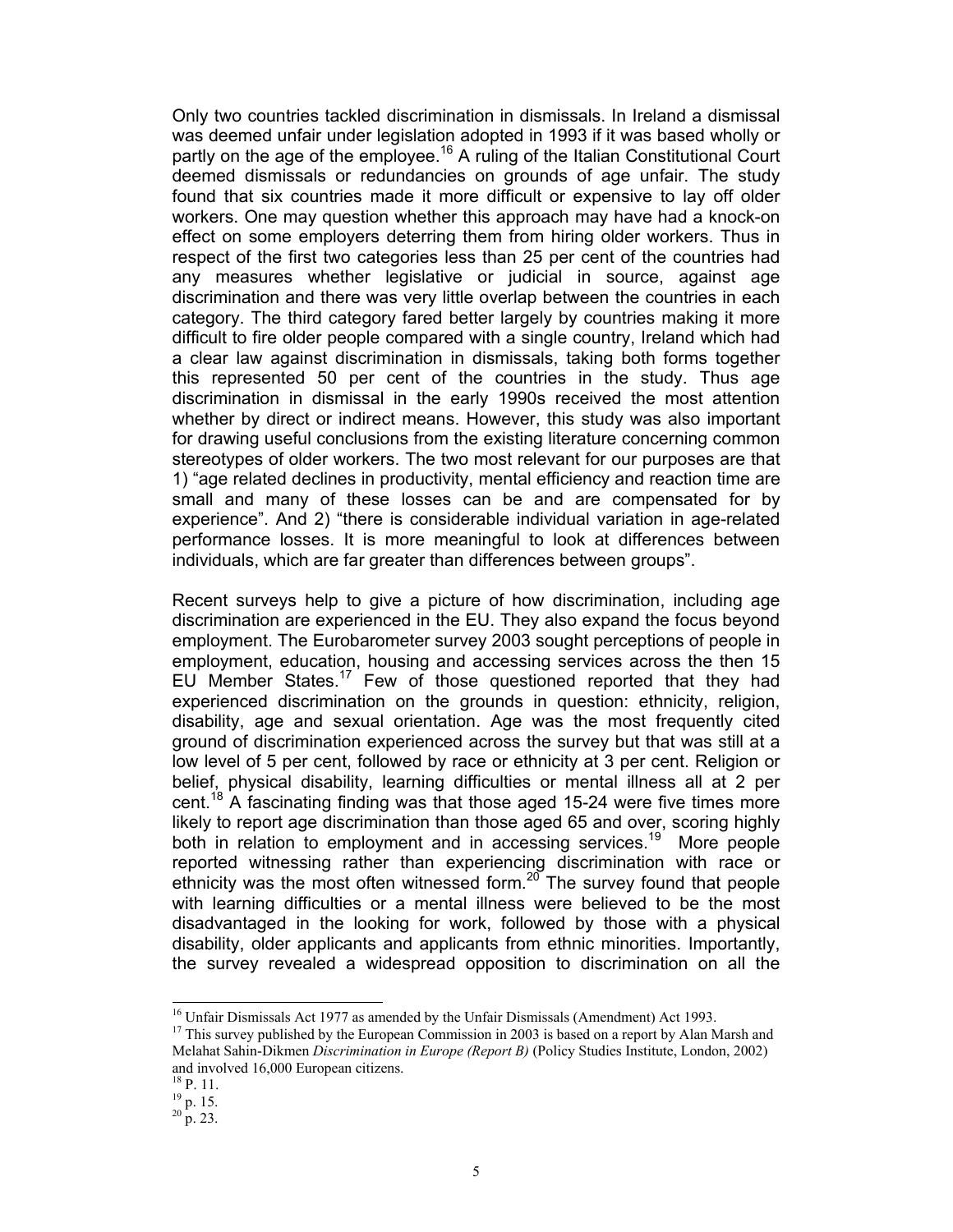grounds. $21$  This survey though important could and ought to be usefully updated in two respects 1) to take account of enlargement from 15 to 25 EU Member States and 2) to include non-EU nationals, however Eurobarometer surveys only interview EU citizens.<sup>22</sup>

# **A Concrete Focus on Goods and Services**

The need for anti-discrimination legislation in goods and services at European level has attracted increasing attention since EU enlargement. 81 per cent of all respondents to the European Commission's Green Paper on antidiscrimination and equal treatment, which opened on 1 May 2004, selected this field as the main area where the EU should concentrate its activities. $^{23}$  In December that same year AGE published its report *Age Barriers: Older people's experience of discrimination in access to goods, facilities and services*, which surveyed its members in 17 Member States. This report highlighted many examples of age discrimination at ground level across 13 areas, $24$  which greatly assists in making this issue real and helps to demonstrate the scale of the problem. Abuse of older people is included; this issue is gaining increased attention at national level in the EU and also reflects its emergence as an important elder rights issue on the international plane and in other jurisdictions. $25$  Importantly, the list also includes examples of positive action, which address or compensate for disadvantages. $^{26}$  The vast and serious range of examples of age discrimination given across so many Member States would tend to suggest that age discrimination outside the field of employment and training, may well already fulfil the 'subsidiarity' requirements for legislation to be adopted at EU level.<sup>27</sup> This argument would be strengthened further by examples from the 8 Member States that are not covered in this report. It is also good to remember that interesting age discrimination cases are emerging in those EU countries which already have legislation covering goods and services.

# **Ireland: an early comprehensive approach to discrimination**

Prior to the adoption of the Amsterdam Treaty in 1997 one country started to emerge as a strong front-runner for combating discrimination on multiple grounds in the EU and within the continent of Europe as a whole: Ireland. This

 $\overline{a}$  $^{21}$  p. 30.

 $^{22}$  P. 6.

 $^{23}$  Response statistics for Green paper on anti-discrimination and equal treatment at p. 5.

<sup>&</sup>lt;sup>24</sup> They are Education and training, Health care services, Social security, Insurance, Financial services, Volunteering and community activities, Housing, Special offers, marketing and the media, Access to public spaces, transport and modern technologies, Measurement in statistics and monitoring information, Participation in political life of older people and consultation with organisations of older people and Taxation.

Note for example the scale of the problem in the UK, see 'Half a million elderly people are abused in the UK', available at http://www.paramedic.org.uk/news\_archive/2004/04/News\_Item.2004-04- 20.2831/view

 $26$  At p. 17 to 18.

<sup>&</sup>lt;sup>27</sup> Article 5 EC Treaty ".... In areas which do not fall within its exclusive competence, the Community shall take action, in accordance with the principle of subsidiarity, only if and insofar as the proposed action cannot be sufficiently achieved by the Member States and can therefore, by reason of the scale or effects of the proposed action, be better achieved by the Community…"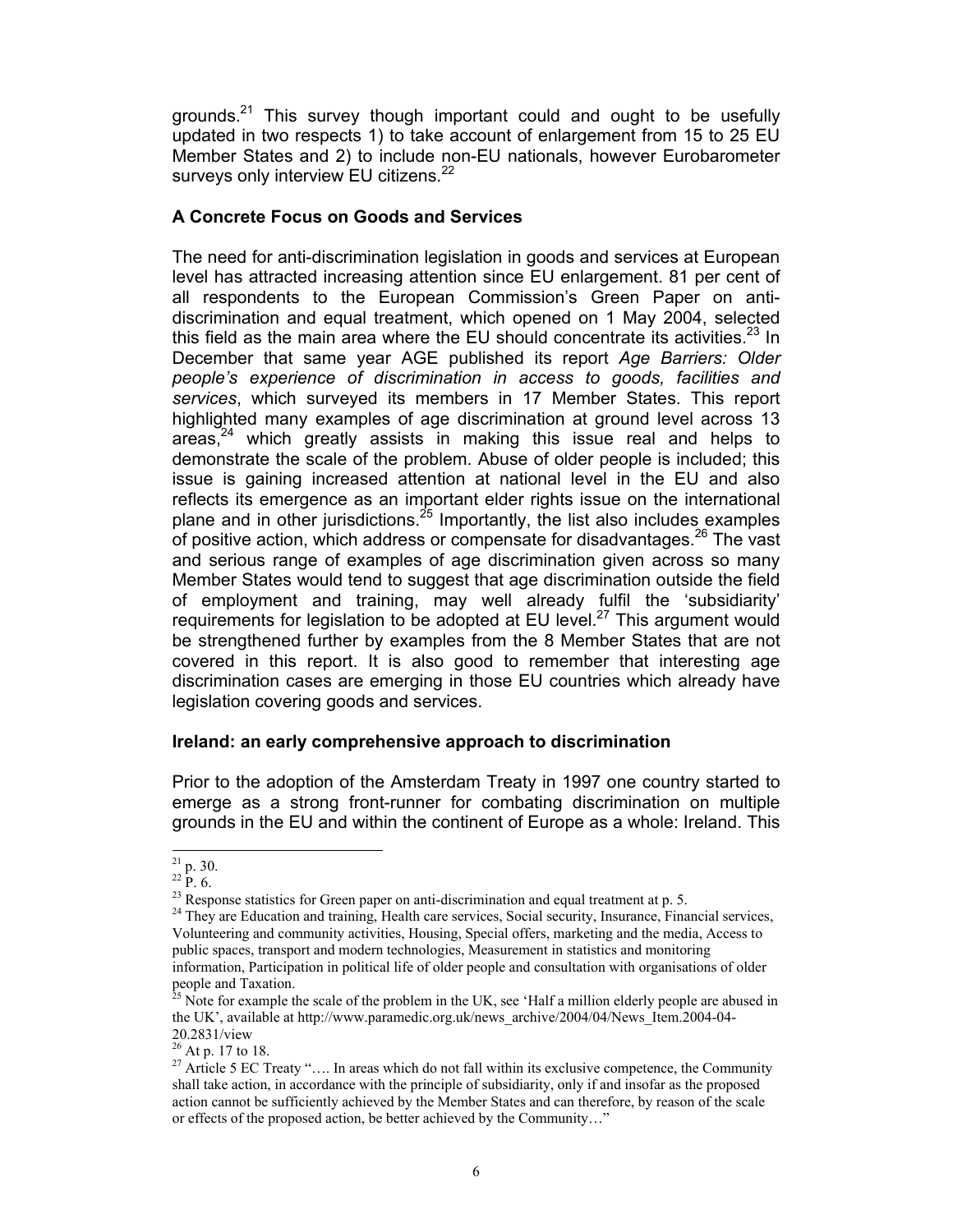resulted in an Equality Bill being laid before the Dáil (Parliament) on 27 November 1997, which was enacted as the Employment Equality Act 1998. It is now well-known that this act outlawed discrimination on nine grounds in employment and provided for a wide range of approaches to achieving equality such as equality clauses and permitting positive action. Moreover, the remedies available includes (depending on the forum) compensation, mediation, reinstatement, re-engagement. The Equality Authority which is charged with promoting equality across all grounds is also empowered to order a business of a certain size, to carry out an equality review or prepare an equality action plan or can take this action itself. Prior to its enactment the EEA was described as the most comprehensive piece of age discrimination legislation in the European Community.<sup>28</sup> The EEA protected people from age discrimination between the ages of 18 and 65, allowed positive action for the over 50s, persons with disabilities and members of the traveller community. It also exempted certain actions covered by law from age and disability discrimination, concerning air transport, merchant shipping and transport.<sup>29</sup> As is also well known shortly afterwards it would become the principal model for the Employment Directive. It is perhaps less well known that the Irish Equality Authority reviewed this legislation in 2002 in the context of drawing up an equality strategy for older people, which crucially it did in partnership with older people. $30$ 

It recommended that "equality strategies for older people must take account in their design and implementation of different groups of older people be they men or women, heterosexual or homosexual, Traveller or settled and so on; and equality strategies for other groups covered….. must take into account the specific situation, experience and identity of older people within that group". This recommendation is crucial for tackling age discrimination and trying to achieve age equality. I will attempt to demonstrate below that age discrimination cannot be tackled by a single sector approach and must be viewed through a multiple discrimination or intersectional lens.

The Equality Authority's report also urged the removal of the age limits for protection from age discrimination and could find no objective justification for exempting actions under certain Acts from age discrimination. It considered that the rationale behind this provision was "based on the assumption that older people (in this case older people who are under the age of 65) are not medically capable of performing the relevant jobs".<sup>31</sup> It also pointed out that as the EEA already contained exceptions for people who are not able to carry out functions these exceptions were unnecessary. $32$  The Equality Act 2004 removed the upper age limit of 65 and decreased the lower age limit of 18 to 16.<sup>33</sup> It expanded the concept of discrimination to protect persons to whom a particular ground is imputed and a person who is treated less favourably

<sup>&</sup>lt;sup>28</sup> 'Employment Equality Bill Bars discrimination on nine grounds', EIRR 273 October 1996 at p. 22.

<sup>&</sup>lt;sup>29</sup> Article 17 EEA, 1998.

<sup>&</sup>lt;sup>30</sup> Equality Authority *Implementing Equality for Older People*, (Equality Authority, 2002).<sup>31</sup> Ibid at p.13.

 $32$  In the Employment Directive an equivalent provision is contained in Recital 17 in the Preamble.

 $33$  See S.  $6(3)(a)$  EEA as amended.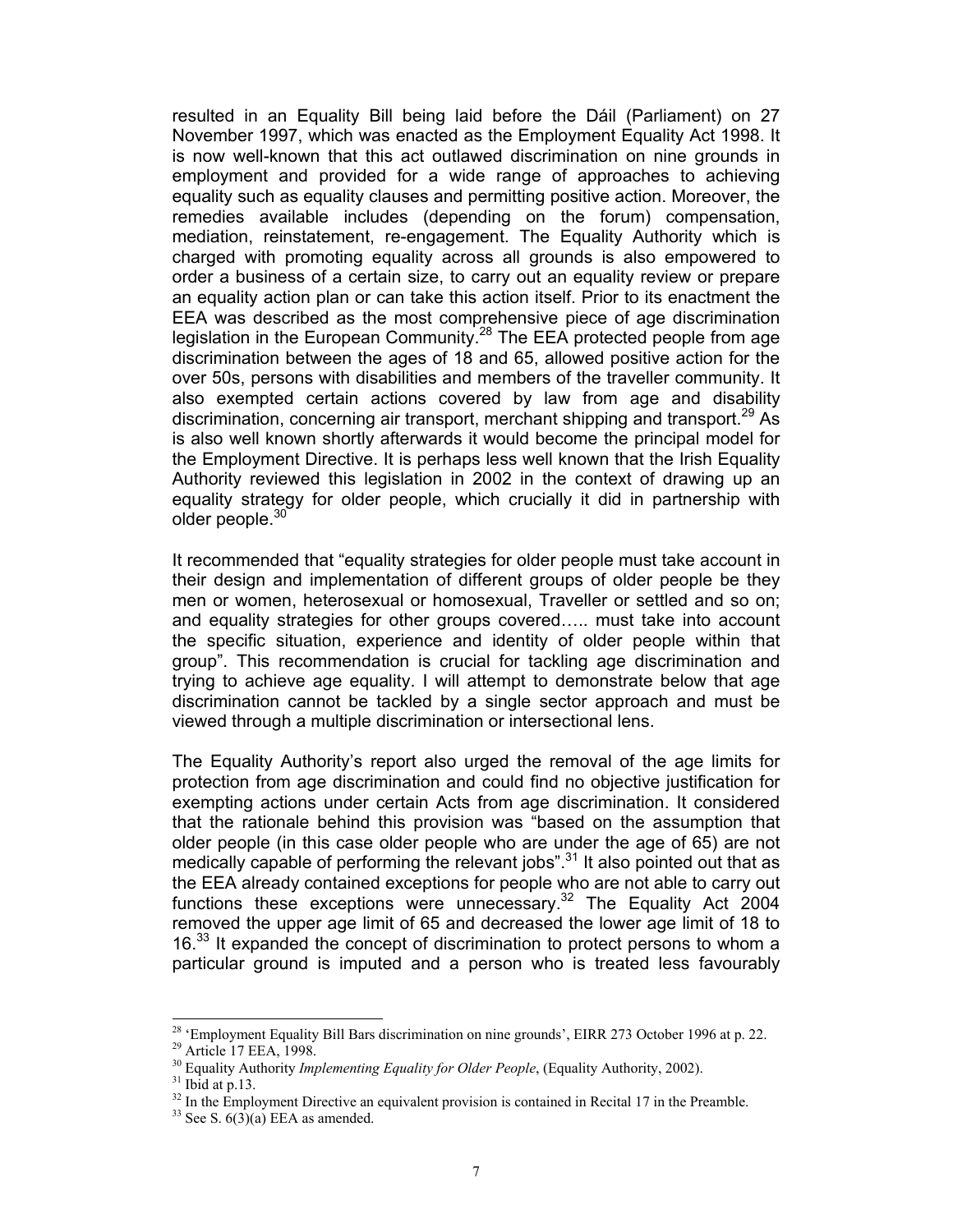because he is associated with another person. $34$  Finally, it expanded the permissive positive action provision to prevent or compensate for disadvantages linked to any of the grounds apart from gender.<sup>35</sup> A further well known feature of the Irish equality regime is that discrimination in goods, facilities and services has been outlawed on the same nine grounds since adoption of the Equal Status Act 2000 (ESA). This Act has never contained an upper age limit and has also been amended to include discrimination by association with another person and discrimination on the basis of a ground that is imputed to a person.<sup>36</sup> These various changes to the two Acts can be said to represent a certain maturing of equality law and an effort to achieve greater workability of these laws in Ireland.

## **Age under the Employment Directive**

The Employment Directive achieved a number of important things. It was responsible for introducing age anti-discrimination law in many EU Member States for the first time thereby leading to greater coherence across the EU and it increased the scope of protection even in those few Member States that had some legislation in place already. Importantly it gave age a place alongside other worthy grounds in the EU's anti-discrimination and equality agenda.<sup>37</sup> Under the Directive Member States must outlaw four forms of discrimination: direct discrimination, indirect discrimination, harassment and instructions to discriminate. The Directive also requires Member States to prohibit victimisation. This Directive establishes minimum requirements that is a common floor of protection allowing Member States to provide greater protection if they wish.<sup>38</sup> It also permits genuine occupational requirements though with a caveat that this possibility may be justified only "In very limited circumstances".39 Reasonable accommodation is only required of employers for the ground of disability. This has attracted a good deal of comment on the basis that it ought to be applied to age or even to all underrepresented groups.40

Positive action is permitted for any of the grounds but age has an additional arguably lesser possibility for positive action under Article 6. Under this provision Member States may set special conditions on access to employment and vocational training for young people, older workers and persons with caring responsibilities "in order to promote their vocational  $\frac{1}{1}$  integration or ensure their protection".<sup>41</sup> This provision contrasts with that for

l

 $41$  Article 6 .1.(a).

 $34$  S.6(1) EEA as amended.

 $35$  S.  $33$  EEA as amended.

<sup>36</sup> S.3 ESA as amended.

<sup>&</sup>lt;sup>37</sup> For an early analysis of the age strand of the Employment Directive see H. Meenan Age Equality after the Employment Directive', 10 *Maastricht Journal of European and Comparative Law*, 1 (2003) 1-30.

<sup>&</sup>lt;sup>38</sup> Article 8.

 $39$  Recital (23).

<sup>&</sup>lt;sup>40</sup> See respectively, Gerard Quinn's paper 'Non-discrimination in the context of age and disability sometimes requires reasonable accommodation to the difference', European Conference on Independent Living of Older Persons and Persons with Disabilities, Helsinki, 6-7 October 1999. Marie-Ange Moreau's paper at the Stockholm Regional European Congress on Labour Law, 2002.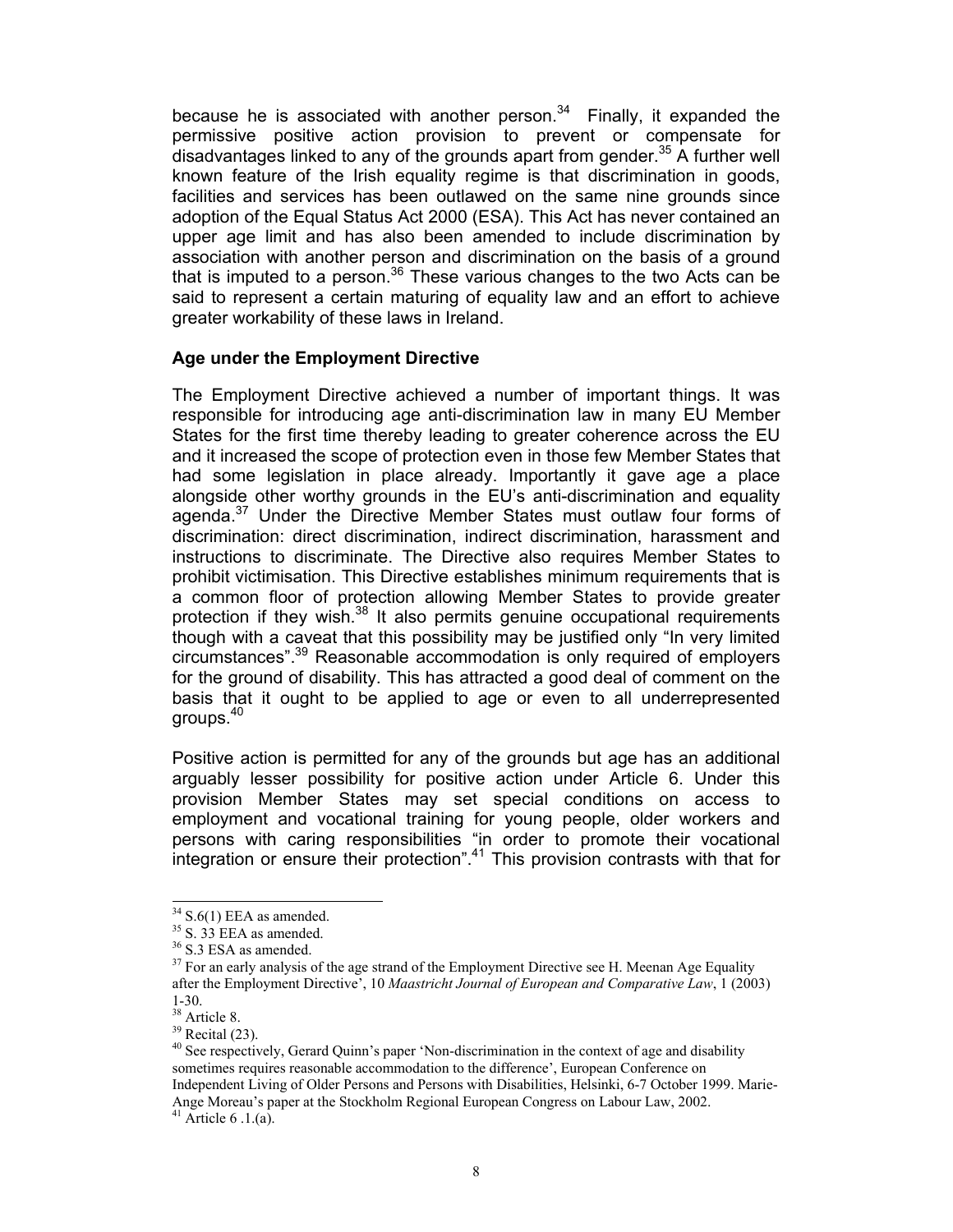all the grounds, which aims at "ensuring full equality in practice".<sup>42</sup> Thus although age is included among the grounds, Member States have an alternative possibility to maintain or adopt positive action for young people and older workers that may fall shorter than this standard. That is because the example given relates to the promotion of their vocational integration or their protection, the latter hinting at age limits, rather than the broader aim of "ensuring full equality in practice". Member States must ensure judicial or administrative procedures for "all persons who consider themselves wronged" and must provide rules on sanctions, which may include compensation.<sup>43</sup> The Directive requires the Member States to promote social dialogue among the social partners with the aim of fostering equal treatment through "the monitoring of workplace practices, collective agreements, codes of conduct and through research or exchange of experiences and good practice".<sup>44</sup> It also obliges Member States to encourage dialogue with appropriate nongovernmental organisations with "a legitimate interest in contributing to the fight against discrimination on any of the grounds …with a view to promoting the principle of equal treatment". $45$  There seems to be little evidence in AGE's report, 2005 of Member States fulfilling their obligations under these provisions.46 This could provide a logical focus for AGE to campaign for compliance beyond the technical legal minimum of the Directive. Moreover, AGE reports that there is little evidence of genuine commitment by social partners from either side of industry to combating age discrimination.<sup>47</sup>

Article 16 on compliance is increasingly under the spotlight now that most Member States have transposed the Directive for all grounds. Under this provision the Member States must ensure that "any laws, regulations and administrative provisions contrary to the principle of equal treatment are abolished". They must also ensure that "any provisions contrary to the principle of equal treatment which are included in contracts or collective agreements, internal rules of undertakings or rules governing the independent occupations and professions and workers' and employers' organisations are, or may be, declared null and void or are amended". Thus Member States are very clearly put in charge of cleaning any discriminatory elements in their internal rules and those of all their employers as well as a wide variety of professional and other organisations. The Member States were required to communicate to the Commission in December 2005 and every five years after that all the necessary information for the Commission to report to the European Parliament and Council on the application of the Directive. This first of these five yearly reports is awaited during 2006.

#### **Article 6: unique to age**

Beyond a common core of provisions the Directive contains some provisions that are tailor-made to one or two grounds. There are a number of areas

 $42$  Article 7.

<sup>&</sup>lt;sup>43</sup> Article 9 and 17.

 $44$  Article 13.

 $45$  Article 14.

<sup>46</sup> At pp. 7-9.

 $47\,2005$  Report at p. 14.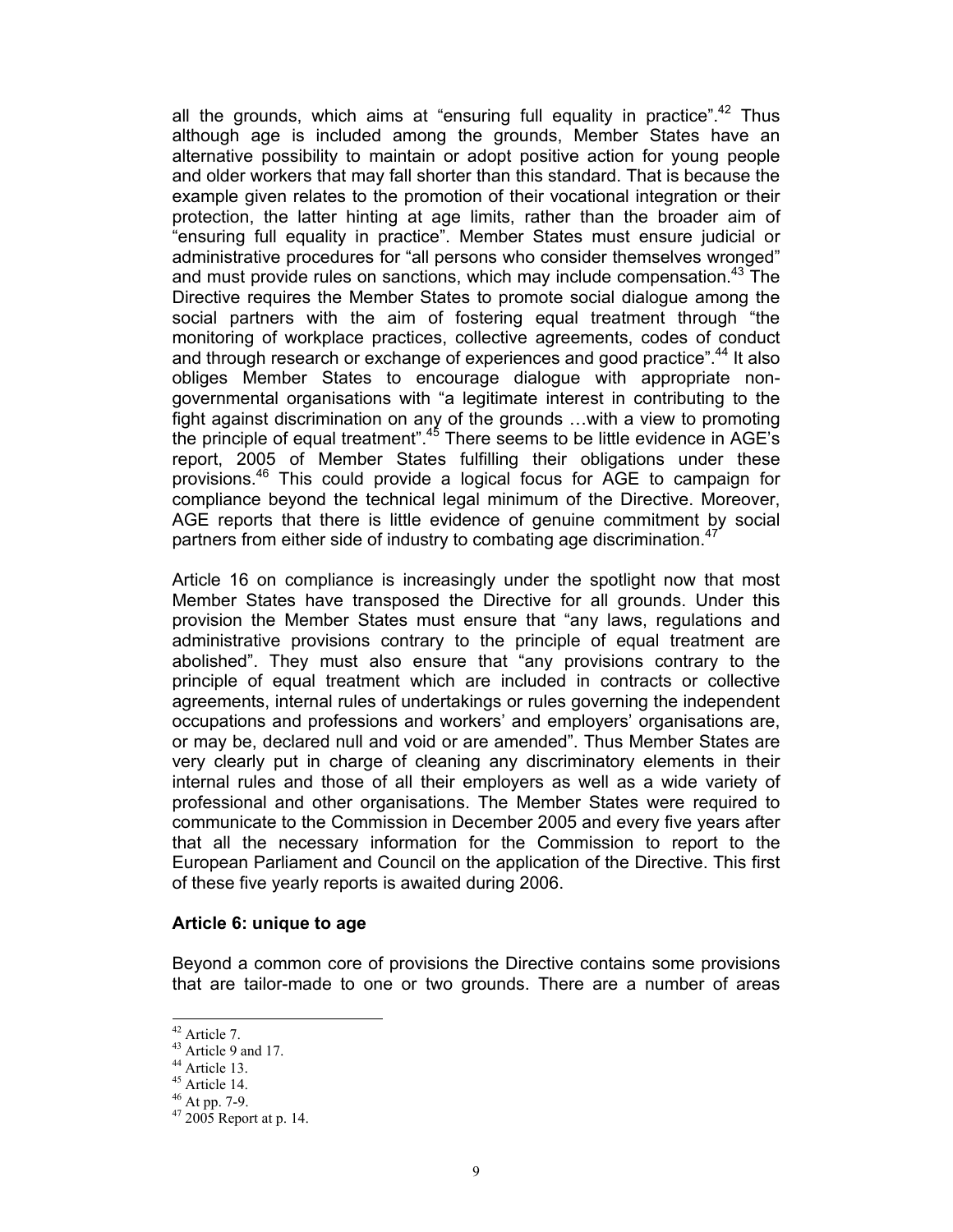exempted from the Directive's coverage for age discrimination and others that can be at the choice of the Member States.<sup>48</sup> However, potentially the most far-reaching provision is contained in Article 6. It contains a fairly open-ended possibility to justify direct discrimination on one ground only, age. Article 6.1 allows Member States 1) to justify certain differences in treatment on grounds of age if 'within the context of national law', 2) they are 'objectively and reasonably justified by a legitimate aim'. It gives three examples of a legitimate aim: legitimate employment policy, labour market and vocational training objectives. 3) The means used to achieve the aim in question must be appropriate and necessary. The Directive also gives examples of three differences in treatment that may be justifiable in this way. They are

- a) Setting special conditions on access to employment and training for "young people, older workers and persons with caring responsibilities in order to promote their vocational integration or ensure their protection". This is occasionally referred to in terms of being a permissive positive action provision for age.<sup>49</sup> However, others find it equally capable of imposing less favourable conditions on these groups.<sup>50</sup>
- b) "The fixing of minimum conditions of age, professional experience or seniority in service for access to employment or to certain advantages linked to employment".
- c) "The fixing of a maximum age for recruitment which is based on the training requirements of the post in question or the need for a reasonable period of employment before retirement.

It must be acknowledged that some exceptions to direct age discrimination were insisted upon by individual Member States as part of the negotiation process leading to adoption of the Employment Directive.<sup>51</sup> Thus Article 6 and the other relevant provisions performed a positive function of enabling age to be included at the same time as the other grounds. The damage to age if it were excluded at that time would have been incalculable and would have made no sense against the vivid background of European-wide population ageing and the impact of multiple discrimination resulting in particular from the unique combination of age and gender for example.

 $\overline{a}$ 

<sup>&</sup>lt;sup>48</sup> Article 3.3 provides that the Directive does not apply to payments made by state schemes including social security or social protection. This was foretold by Recital 13 which confirms that the Directive does not apply to social security or social protection schemes nor to state payments concerning access to employment or maintaining employment. Recital 14 states that the Directive is without prejudice to national provisions laying down retirement ages. Recital 19 states that in order to "continue to safeguard the combat effectiveness of their armed forces" Member States may opt not to apply the disability and age provisions of the directive to all or part of their armed forces. This is also contained in Article 3.4. Article 6.2 permits Member States to provide that the fixing of ages in occupational social security schemes for admission or entitlement to retirement or invalidity benefits and the use of actuarial calculations for does not constitute age discrimination. That is as long as this does not amount to discrimination on grounds of sex.

<sup>&</sup>lt;sup>49</sup> Sandra Fredman 'The Age of equality', in Fredman and spencer Eds. above at p. 57 and B. Hepple above at p. 86 and 88.

<sup>50</sup> Paul Skidmore 'The European Employment Strategy and labour Law: A German Case Study', European Law review 2004, 29(1), 52-73 at 61 and Clare McGlynn above at p.290.

 $<sup>51</sup>$  For example, the writer understands that the UK sought to have age dropped from the draft Directive</sup> at one stage and influenced the inclusion of recitals 13 and 14.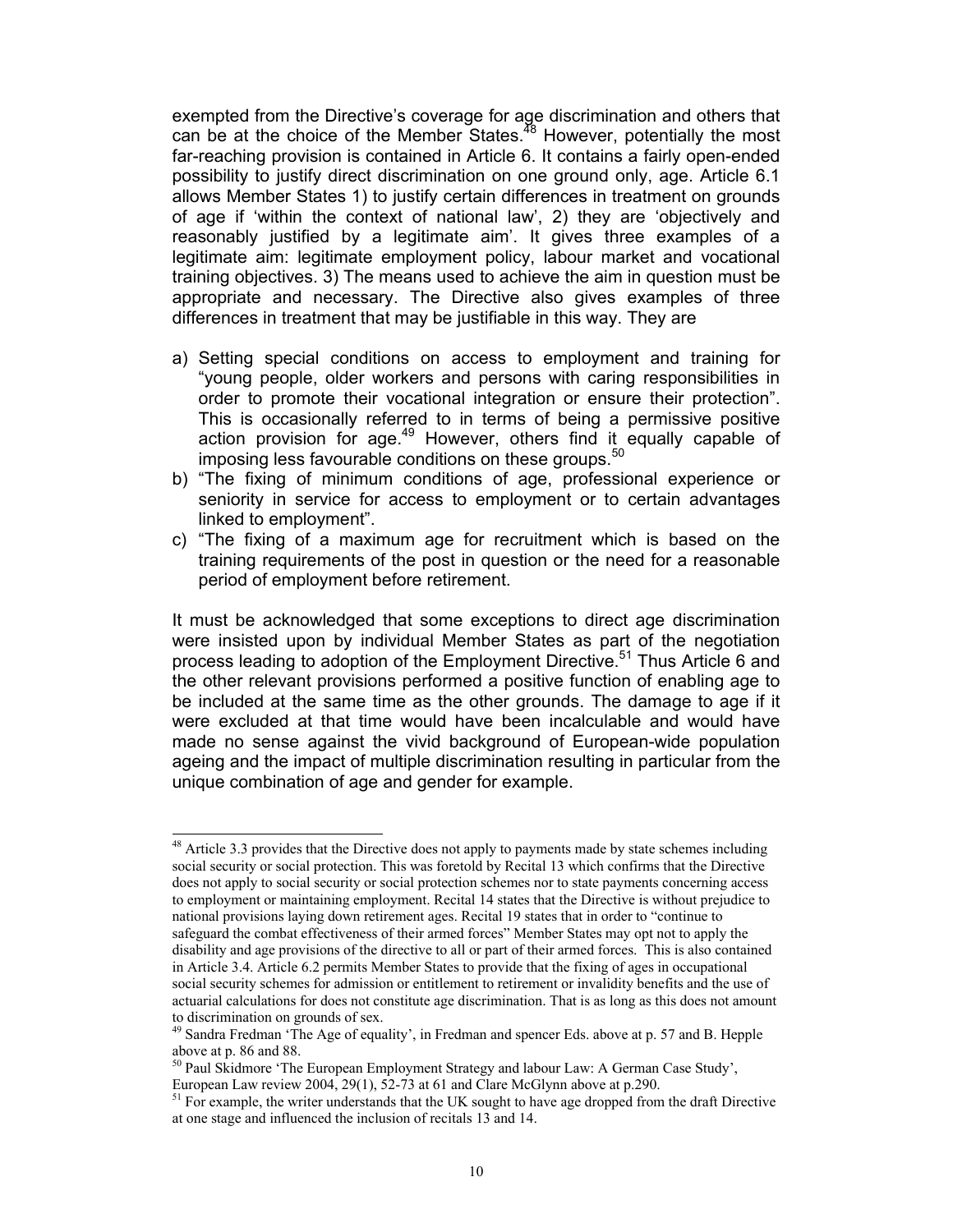Against this considerable gain there may well have been some cost to age.

Theoretically the range of possible legitimate aims is at worst unlimited or at best not exhaustive. The same can be said for the possible differences in treatment. Article 6.1 is also quite vague, in that the boundaries of what constitutes a legitimate employment policy for example are not necessarily clear. The uncertainty and expansiveness that thread through this provision may have already and may continue to contribute to Member States making bad law that infringes this Article. As Burrows and Prechal noted in 1990, long prior to Article 13 EC "in order to have bad and vague legislation further clarified, it is indispensable to have, as a rule, cases brought by private individuals. The costs of the compromise are shifted to the courts and, indirectly, to the individual". The European Court of Justice has already heard its first case on the age strand of the Directive, which has found that German rules on employing older workers infringe Article 6.1. Its judgement in the Mangold case sheds much light on age discrimination in the EU and very importantly shows that the three-step process outlined in Article 6.1 is workable.<sup>52</sup> It was the final step in this process that brought down the German Rules, that is the requirement that the means used to achieve the aim must be appropriate and necessary. However, it might have been better for older German workers, not just Werner Mangold had this law not been adopted in the first place.

# **Emerging EU case law: Mangold**

Mr. Mangold a 56 year old man contested the validity of German rules allowing unlimited use of fixed term contracts for older workers which had the aim of encouraging the employment of older persons. The age at which FTCs could be given to older workers was progressively reduced from 60 in 1996 to 52 in 2002. The ECJ found that the rule was compatible with the Fixed Term Contract Directive and that the objective of the rule was legitimate and was objectively and reasonably justified under Article 6.1. However, the Court asked whether "the means used to achieve that legitimate aim are 'appropriate and necessary"<sup>53</sup> It observed that the rule applied to all workers over the age of 52 who without any distinction as to their employment situation "may lawfully, until the age at which they may claim their entitlement to a retirement pension, be offered fixed-term contracts of employment which may be renewed an indefinite number of times". It continued,

*"This significant body of workers, determined solely on the basis of age, is thus in danger, during a substantial part of its members' working life of being excluded from the benefit of stable employment which, however, as the Framework Agreement makes clear, constitutes a major element in the protection of workers".54* 

It appears the Court was clearly struck by the blanket application of this rule to each German worker over 52 without exception and without regard to any

 $\overline{a}$ 

 $52$  Case C-144/04 Werner Mangold v Rudiger Helm Judgment 22 November 2005, not yet reported.

<sup>53</sup> Paras. 59 to 62.

 $54$  Para.  $64$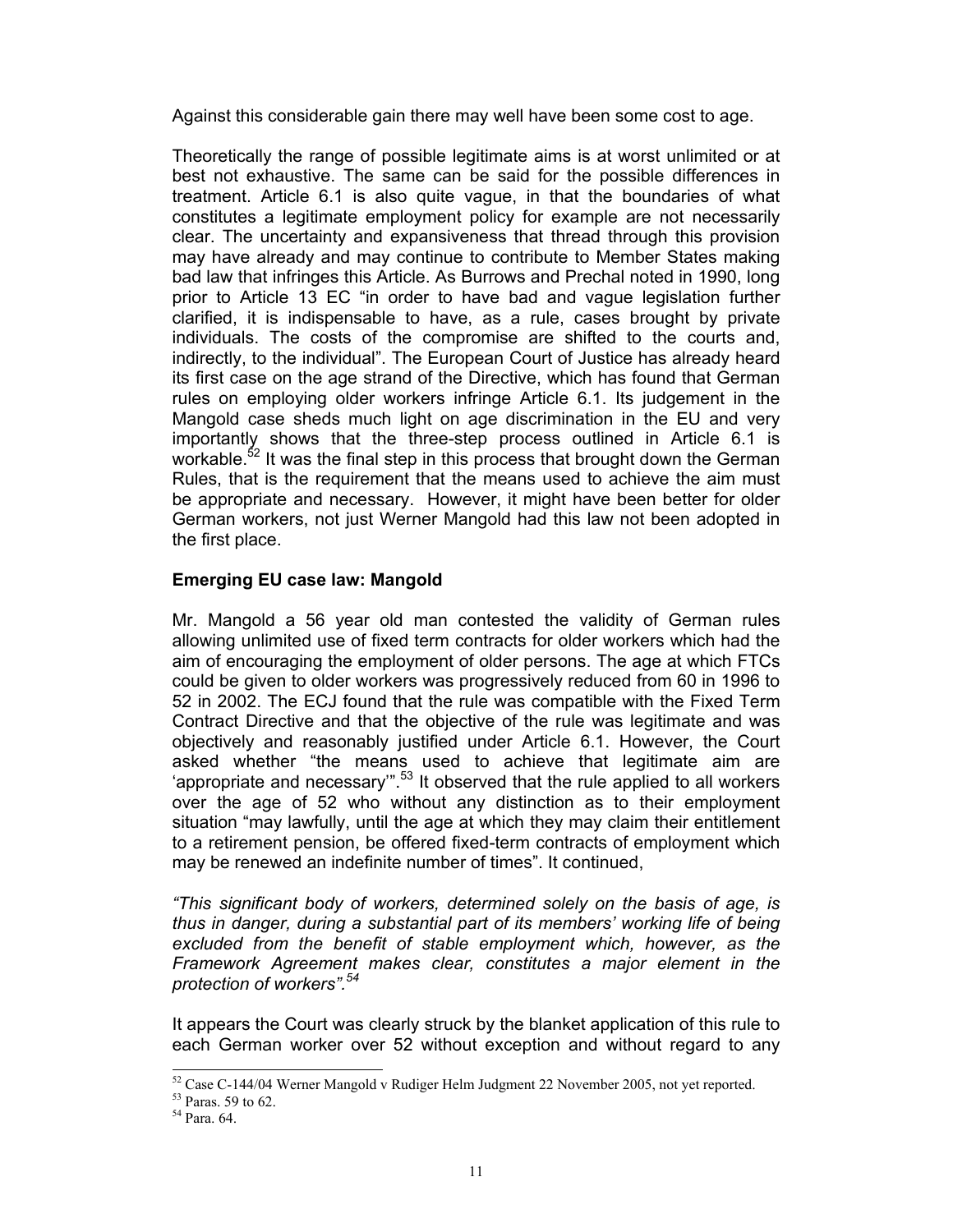criteria other than age. In other words the treatment of this sector of the population as an entirely homogenous group, from the perspective of their employment situation. It was also struck by the impact of this rule on what may be termed the quality of employment of those workers and decided that the rule exceeded what was appropriate and necessary to achieve the vocational integration of older workers under Article 6.1. Perhaps one of the key parts of the judgement is where the Court refers to the failure to show that the fixing of the age threshold (of 52) as the sole criterion for awarding FTCs is objectively necessary to achieve the objective of the legislation.<sup>55</sup> That is no support was given for the selected age. Indeed, the Court here may well be sending a clear message to all comers that especially where age is the sole criterion, the chosen age must be objectively supported by evidence. I would argue that this could be very difficult to do given the great diversity of all persons above any given age or in a given age group. Here the Court was focused on the employment status of these workers. But if a logically wider focus were applied to encompass other relevant statuses of the individuals making up the age group then it would seem even more difficult to make the necessary proofs. A pertinent issue for consideration here is the great functional variation between workers even of the same age, which would tend to detract from a blanket age limit and to suggest that individualised approaches are necessary for older workers.<sup>56</sup>

One of the most significant features of this case was the Court's declaration that "The principle of non-discrimination on grounds of age must thus be regarded as a general principle of Community law". But the Court stated that the source of the general principle underlying the prohibition of all forms of discrimination in the Employment Directive was "in various international instruments and the constitutional traditions common to the Member States" and was not the Directive. $57$  This part of the judgement may well have enormous potential for achieving age equality in access to goods, facilities and services. The question arises whether all EU Member States have concluded an international agreement, which contains the principle of nondiscrimination on grounds of age that embraces non-work life as well. Alternatively is this broader principle common to the constitutional traditions of (a number of) EU Member States. Both questions are worth exploring as an argument can be made that this principle could be developed judicially by the Court of Justice when an appropriate case arises in advance of any possible future legislation. There is also the question whether the sources relied on by the Court in Mangold referred solely to the sphere of employment or indeed were broader than that. It may be helpful that some Member States such as Hungary and Ireland have already prohibited discrimination on grounds of age in goods and services as well as employment.

l

56 See for example, Cliff Oswick and patrice Rosenthal in Mike Noon and Emmanuel Ogbonna (Eds.), *Equality, Diversity and Disadvantage in Employment* (Palgrave, 2001) at p. 9 and Stein, Rocco and Goldenetz 'Age and the University Workplace:A case Study of Remining, Retiring or returning Older Workers', Human Resource Development Quarterly, Vol. 11. No. 1, Spring 2000, p. 61 at p. 79. I have developed these arguments more fully in my chapter on age discrimination in, H. Meenan (Ed.) *Equality Law for an Enlarged Europe*... upcoming in 2006.<br><sup>57</sup> Para. 74.

<sup>55</sup> Para. 65.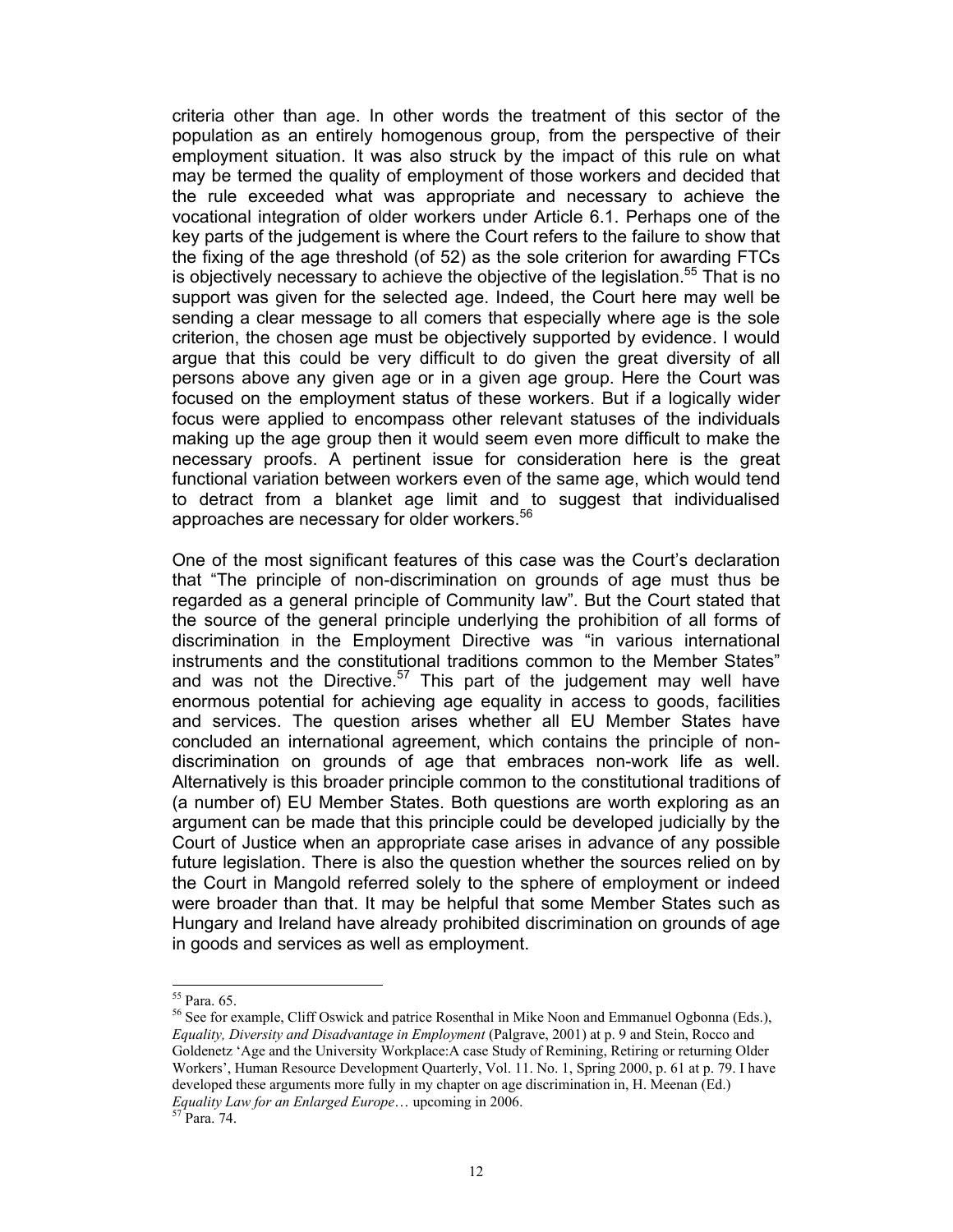#### **State of implementation of the age provisions across the EU**

Three reports are now available which provide a window into the state of transposition of the Employment Directive and the age strand, in particular. They are 1) a report from the European Commission on implementation of the age and disability provisions,<sup>58</sup> 2) a report commissioned by the European Commission on Age Discrimination and European Law<sup>59</sup> and 3) AGE's most recent annual report on transposition of the Employment Directive.<sup>60</sup> Article 18 of the Directive allowed the Member States to seek an additional three years to implement the age and disability requirements; the rationale for this provision is stated "In order to take account of particular conditions". The Commission's age and disability report appears to spell out what those conditions are when it states "Of all the grounds of discrimination, age and disability are particularly difficult to transpose…. primarily because of the potential impact on the labour market …. Prohibiting discrimination on grounds of age and disability also challenges long-held assumptions about people's abilities and their place in society".<sup>61</sup> In the end five EU Member States Sweden, the UK (including Gibraltar), Belgium and the Netherlands notified the Commission that they wished to have an additional three years to implement age, while Denmark requested one additional year for age. Austria was refused an extension of time for four of its Lander, on the basis that its request came after the original implementation date in 2003 and did not describe why it needed extra time. $62$  It is notable that none of the ten new EU Member States requested extra time to implement the provisions on either age or disability.<sup>63</sup>

Colm O'Cinneide's report for the European Commission focuses on the content of the Directive and the various legal and procedural challenges faced by Member States in trying to transpose the age ground. In it he advises the Member States to provide appropriate guidance on when age discrimination is justifiable on the basis of a genuine occupational qualification, direct discrimination or indirect discrimination. $64$  He warns that the use of general age limits will be problematic where individual assessment is possible<sup>65</sup> and that requiring employees to retire at a particular age may constitute less favourable treatment and require justification under Article  $6.1<sup>66</sup>$  Prior to adoption of a default retirement age in the UK, Bob Hepple QC expressed this

<sup>58</sup> Available at http://ec.europa.eu/employment\_social/fundamental\_rights/pdf/legisln/agehan\_en.pdf

<sup>59</sup> Colm O'Cinneide *Age discrimination and European Law*, (European Commission, 2005). 60 AGE – the Older People's Platform *Analysis of the state of transposition of the Employment* 

*Directive*, (Brussels, 2005).<br><sup>61</sup> At p. 4.

 $^{62}$  P.  $\dot{1}.$ 

 $63$  Idem.

 $64$  P.6.

<sup>65</sup> At p. 39.

 $66 p. 7.$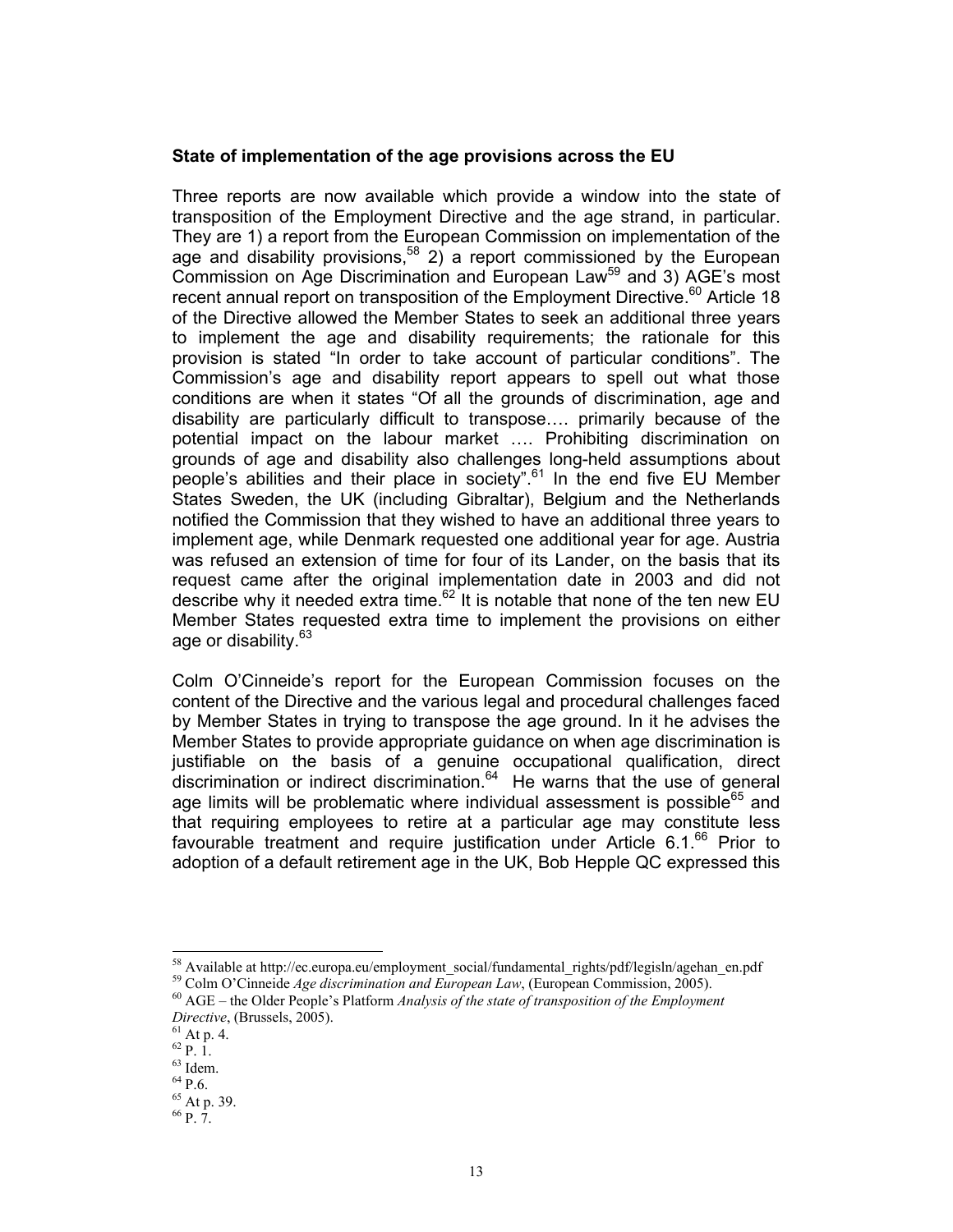view in relation to that jurisdiction. $67$  A number of other commentators have expressed a variety opinions on the meaning of Recital 14 of the Directive, with some even seeing it as a form of exemption.<sup>68</sup> Probably the full scope of this provision will be confirmed through the case law of the ECJ or (less likely) a Communication from the European Commission, should retirement ages become a vexed issue in light of the Employment Directive. O'Cinneide's report is very useful and skilful in highlighting (and occasionally disbanding) potential pitfalls. However, I have elsewhere and with much respect, contested one of his key points that there are issues that arise for age that do not arise for other grounds.<sup>69</sup> For instance the fact that there are no fixed characteristics that define particular age groups and that individuals do not remain fixed within particular age groups. I have argued that a person's chronological age is a fixed characteristic at a given moment in time certainly for legal, social and employment purposes. Moreover, that other grounds too may lack a fixed characteristic or may be fluid for instance, a person's sexual orientation, religion or belief, physical, mental and psychological disabilities may change over time.<sup>70</sup>

AGE's Analysis of the State of Transposition of the Employment Directive, published in 2005, reported both increased transposition of the age ground across the EU and that some though far too few Member States are looking at age discrimination against the background of an ageing society.<sup>71</sup> This report recommends that a thorough evaluation takes place of all existing legislation against Article 16 of the Directive, which requires Member States to abolish any discriminatory measures<sup>72</sup> and to ensure that discriminatory provisions in contracts, collective agreements and internal rules of firms are nullified or amended.<sup>73</sup> This builds on the finding from AGE's analysis report in 2004 that no Member State had announced such an overhaul.<sup>74</sup> This recommendation is particularly important. Without a comprehensive review of existing national laws, which could well lead to some being justified as legitimate direct age discrimination under Article 6.1, the burden will fall on the individual to seek justice usually through the channel of litigation, which is frequently a long and lonely process. Arguably, a Member State is technically not compliant with the Directive if it has ignored its duties under Article 16. Moreover, this provision

 $67$  Bob Hepple 'Age Discrimination in Employment: Implementing the Framework Directive 2000/78/EC', in Fredman and Spencer Eds. *Age as an Equality Issue*, (Sweet and Maxwell, 2003) at p. 89.

<sup>&</sup>lt;sup>68</sup> See respectively Paul Skidmore, 'EC Framework Directive on Equal treatment in Employment: Towards a Comprehensive Community Anti-Discrimination Policy?' (2001) Industrial Law Journal, pp.126-132 at p.130, Colm O'Cinneide in Fredman and Spencer supra at p. 15 and Clare McGlynn 'EC Legislation Prohibiting Age Discrimination:"Towards a Europe for All Ages?" 3 Cambridge Yearbook of European Legal Studies, (2000), p. 279 to 299 at p. 290.

 $69$  Referring to O'Cinneide's 2005 report for the European Commission above at p. 5. Note the discussion of this point in Helen Meenan 'Age Discrimination – Of Cinderella and *The Golden Bough'*, in Helen Meenan Ed. Equality Law for an Enlarged Europe – Towards a greater understanding of the Article 13 Directives, to be published by Cambridge University Press, Autumn/Winter 2006. 70 Idem.

<sup>&</sup>lt;sup>71</sup> See for instance some Lander Governments in Germany, at p. 10 of the AGE Annual Analysis ... Report 2005.

 $^{72}$  In respect of all grounds.<br> $^{73}$  P. 12.

 $^{74}$  p. 8.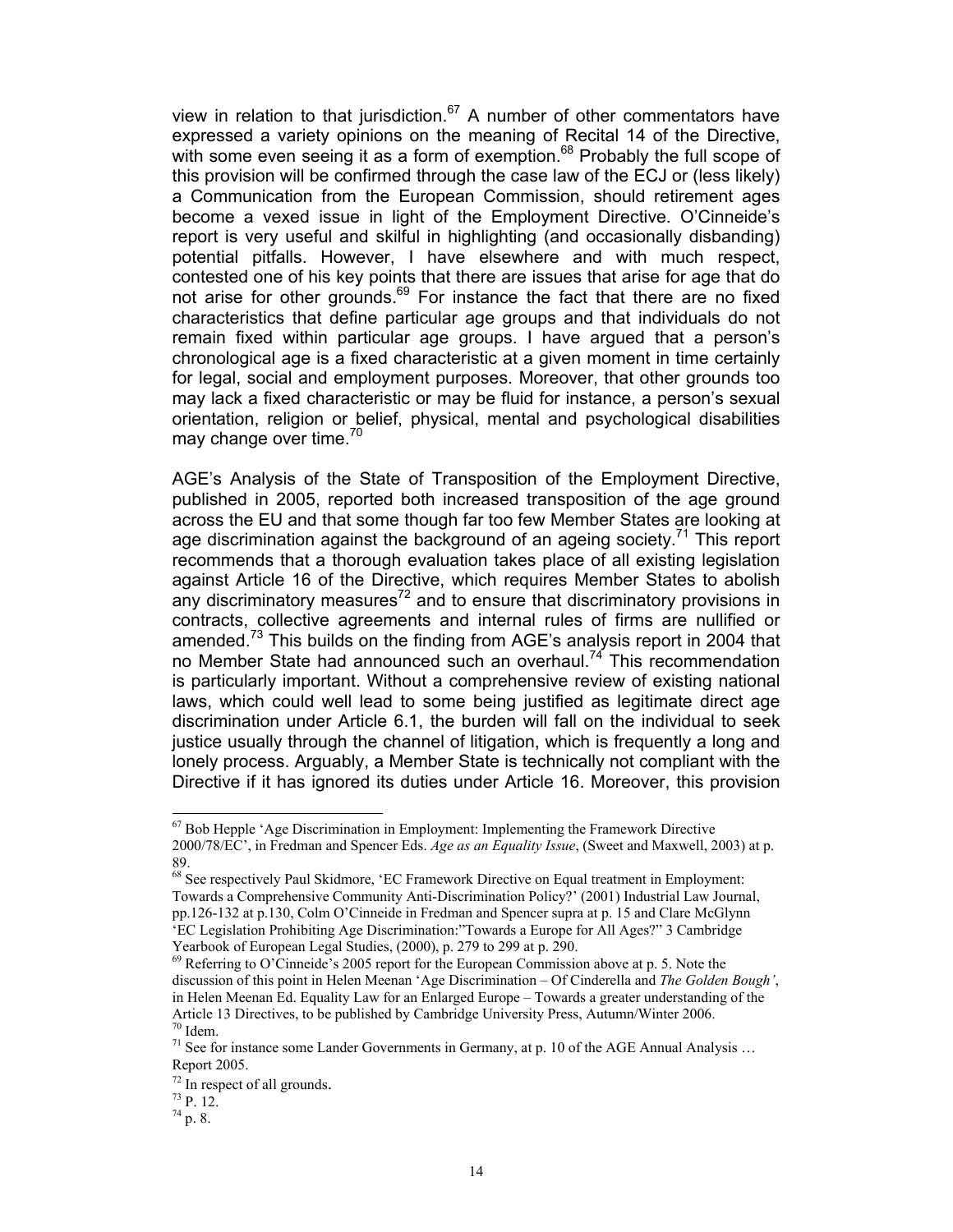is one of the strengths of the Directive. By encouraging Member States to audit their existing rules it ideally ought to reduce to some extent the need for individual litigation arising from measures that existed before the Directive.

A key message from the report is that that *"strategies to address age discrimination should be fully integrated into wider strategies to address demographic ageing and to promote the active contributions of people of all ages*". And crucially that *"Strategies which have these objectives but which do not recognise and address barriers erected by cultural expectations and policy frameworks will not be successful*".75 Apart from the UK and Ireland few countries have either a comprehensive or integrated approach to ageing.<sup>76</sup> AGE's message that age discrimination must be tackled in the context of demographic ageing gets to the heart of the matter. As a society we have not really begun to assess or understand, much less accept how widespread population ageing will affect us (especially outside the labour market) despite policy documents on the growing importance and relevance of ageing.<sup>17</sup> The implications of this phenomenon go well beyond the narrow emphasis given to the need to work till you drop and pensions' debates in the English media for example.<sup>78</sup> In time there may well be a sound argument for including carers among the people to be protected from discrimination at national level at least. That is because population ageing will result in more people caring for an ageing spouse or family member than ever before.

## **A way forward**

It is time for AGE, the EU and national governments to do two things 1) emphasise the need to view population ageing through the eyes of the individual as well as from the perspective of society. 2) To broaden the contexts, in which age discrimination is examined, integrated and understood well beyond the important context of demographic change.<sup>79</sup> What is badly needed first and foremost, is an approach that seeks to understand the crucial impact of other statuses on old and young people, starting with the impact of multiple grounds.<sup>80</sup> To take just one example, women's life course appears to make them especially vulnerable to poverty particularly in old age.<sup>81</sup> There also appears to be a particular interaction between age and sex that has resulted in the conceptualisation of "gendered ageism" in organisational culture and the idea that women are viewed as being older at a younger age

 $^{75}$  At p. 13.

<sup>76</sup> P. 13 to 14.

<sup>77</sup> European Commission's Green Paper 'Confronting demographic change: a new solidarity between the generations', COM(2005) 94 final, and its Communication 'Increasing the Employment of Older Workers and delaying the exit from the labour market', COM(2004) 146 final.

<sup>78</sup> See for example 'It's all work and no pay: three years more grind for an extra £3 a week', The Times, London, Friday May 26, 2006 at p. 6-7 and 'Under 46? Work until at least 66', Evening Standard, London Thursday 25 May 2006 at pp. 8-9.

 $79$  These ideas are explored more fully in H. Meenan 'Age Discrimination – Of Cinderella and the Golden Bough', in H. Meenan Ed. above upcoming in 2006.

 $\beta$  AGE Analysis Report 2005 has found that multiple discrimination has yet to reach the fore in many national debates on equality and discrimination, p. 18.

 $81$  Age Concern England (2003) One in Four – A quarter of single women pensioners live in poverty: this scandal must end, available at http://www.ageconcern.org.uk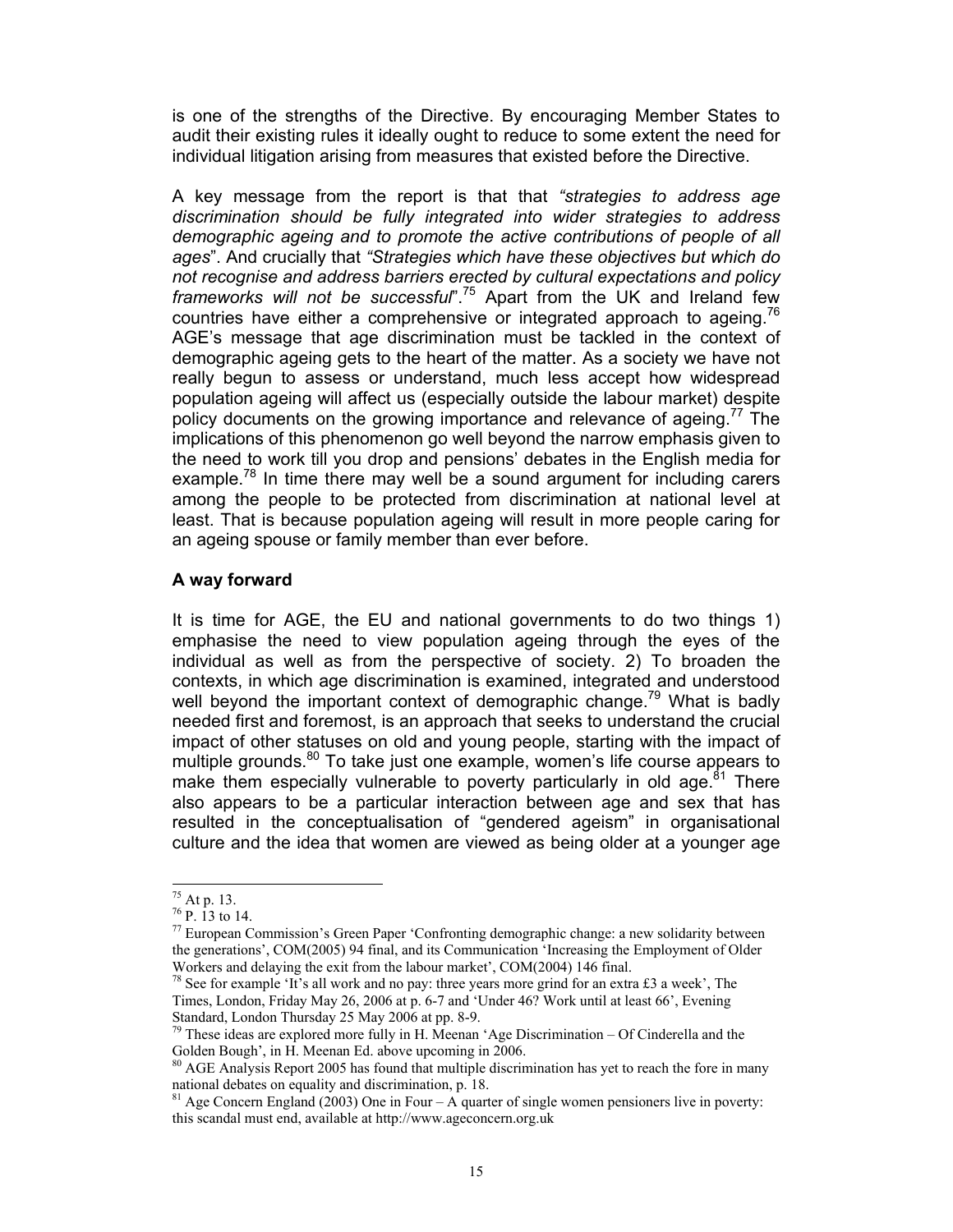than men are. $82$  These kind of issues have also received attention at the international level. The World Conference on Ageing held in Madrid in 2002 endorsed a life course approach to well being in old age which is especially important for women "as they face obstacles throughout life with a cumulative effect on their social, economic, physical and psychological well-being in their later vears".<sup>83</sup> It is clear that the impact of multiple grounds and multiple discrimination must be studied and tackled at both national and EU levels. On 6 May 2006 the European Commission issued a call for tender for a study to promote understanding of the causes and effects of multiple discrimination in the European discrimination.<sup>84</sup> This is a very welcome boost for the issue of multiple discrimination. The British Government has embarked on a major review of "the causes of persistent discrimination and inequality in British Society".<sup>85</sup> It will be interesting to note the extent to which the British findings relate to multiple discrimination.

#### **Achieving change: beyond legislation**

The AGE Report, 2005 also emphasised that "the presence of a body to promote equality and diversity, to challenge discriminatory attitudes and behaviours and to provide support and advice to victims and those responsible for complying with the law is critical".<sup>86</sup> AGE has noted a correlation between the amount of case law and the dissemination of information by governments and/or where there is an equality body that can follow the transposed legislation. AGE members find that equality bodies make a "*significant difference to the quality of action on the various discrimination grounds in the Member States*".87 This finding lends considerable support to the frequently made argument that law alone will not change attitudes. In 2000, Bob Hepple and others, published an independent review of British anti-discrimination legislation, which incorporated a comparative examination of experiences in jurisdictions such as the USA, Canada and Northern Ireland.<sup>88</sup> The review found that positive action is crucial if significant change is to be achieved. In 2002, the Irish Equality Authority recommended positive action as a key strategy to change the situation of older people in society to address a past history of exclusion.<sup>89</sup> Importantly, it identified legislation and case law as a necessary first step

 $\overline{a}$ 

<sup>&</sup>lt;sup>82</sup> Julie McMullin, 'Theorizing Age and Gender Relations,' in S. Arber and J. Ginn (Eds.) Connecting Gender and Ageing: A Sociological Approach (Buckingham, Open University Press, 1995), at p. 34, Catherine Itzin and Chris Phillipson, 'Gendered Ageism A double jeopardy for women in

organizations', in Itzin and Newman (Eds.) Gender, Culture and Organizational Change, (Routledge, London, 1995) at p. 82.

<sup>83</sup> *Report of the Second World Assembly on Ageing*, U.N. Doc. A/CONF.197/9, at 5 (U.N. Madrid, Spain, April 8-12, 2002).

Invitation to tender VT/2006/010. This study will include recommendations on how best to tackle multiple discrimination.

<sup>&</sup>lt;sup>85</sup> Joint DTI and cabinet Office Press Release 'Review of Causes of Discrimination Announced', 25 February 2005.

<sup>86</sup> P. 19.

<sup>87</sup> Idem.

<sup>88</sup> Hepple et al., Cambridge Centre for Public Law and Judge Institute of Management Studies, *Report of the Independent Review of the Enforcement of Anti-Discrimination Legislation, Equality: A New Framework*, published as Hepple et al., *Equality: A New Framework* (Hart Publishing, 2000). 89 Equality Authority Report, *Implementing Equality for Older People*, at ii.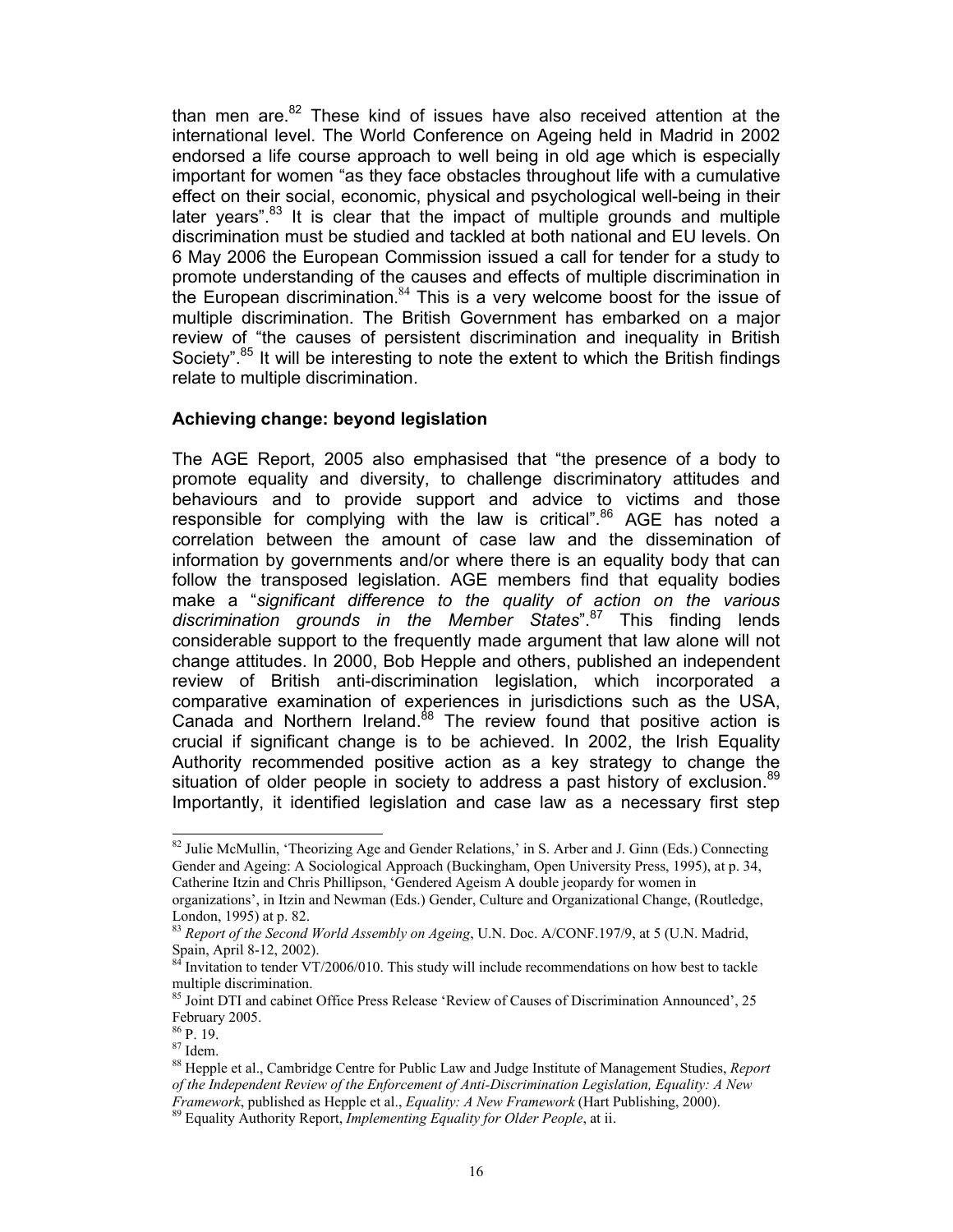towards eliminating discrimination and achieving equality but said these must be part of a broader framework of action.<sup>90</sup>

The European Community appears to share the view that law is not enough to achieve change and must be supported by other measures. The adoption of a Council Decision establishing a Community action programme to combat discrimination (2001-2006) $91$  as part of the original package of Article 13 antidiscrimination measures, is a clear example of this. This programme was intended to complement the Race and Employment Directives and to promote measures to prevent and combat discrimination on all their grounds. The European Commission is in the process of carrying out a feasibility study for publication in autumn, 2006 that will examine national provisions that go beyond Community minima and will assess the advantages and disadvantages of these measures. $92$  One of the focal points of this study is the situation of anti-discrimination measures on access to goods, facilities and services in the Member States and the Commission will make its own assessment based on the outcome of the study. $93$  However, it has also indicated that this will not result in new legislation at this stage.<sup>94</sup> This study is taking place within the context of the Commission's Framework Strategy for non-discrimination and equal opportunities for all. The purpose of the Strategy is to ensure full implementation of the Directives and to support 'back up measures' on compliance with the anti-discrimination legislation. Thus the European Commission has moved into a distinct phase of anti-discrimination activity that is significantly broader than legislation. A clear hallmark of this phase is the European Year of Equal Opportunities for All planned for 2007. This event will be extremely important for raising awareness and departs from previous approaches where a year might be dedicated to a single sector of the European population. This approach captures a quiet shift away from a single ground perspective and will surely help to set the stage for future lawmaking activity when the time is right.

# **The role of NGOs**

The call for action beyond legislation and the acknowledgement that more is needed to change attitudes, comes not just from academics and the EU but also NGO's and those who campaign for the rights of older people and others. For example, Richard Baker's paper 'Addressing Age Discrimination', at the Danish Government's European Conference on the Implementation of the Anti-discrimination Directives into National Law, November 2002, described a triangle of activity that was needed to ensure culture change. That is legislation, promotion and culture change activity and confidence and opportunity building amongst older people. This brings us back to Article 12 of the Directive, which requires Member States "to take care" that the provisions they adopt to implement the Directive and any relevant pre-existing provisions

 $90$  Ibid at p. 1.

<sup>91</sup> Council Decision 2000/750/EC, OJ 2000 L303/23.

 $92$  Commission Communication 'Non-discrimination and equal opportunities for all – A framework strategy', COM(2005) 224 final.

 $93$  Idem at p. 6.

 $94$  Idem at p. 6.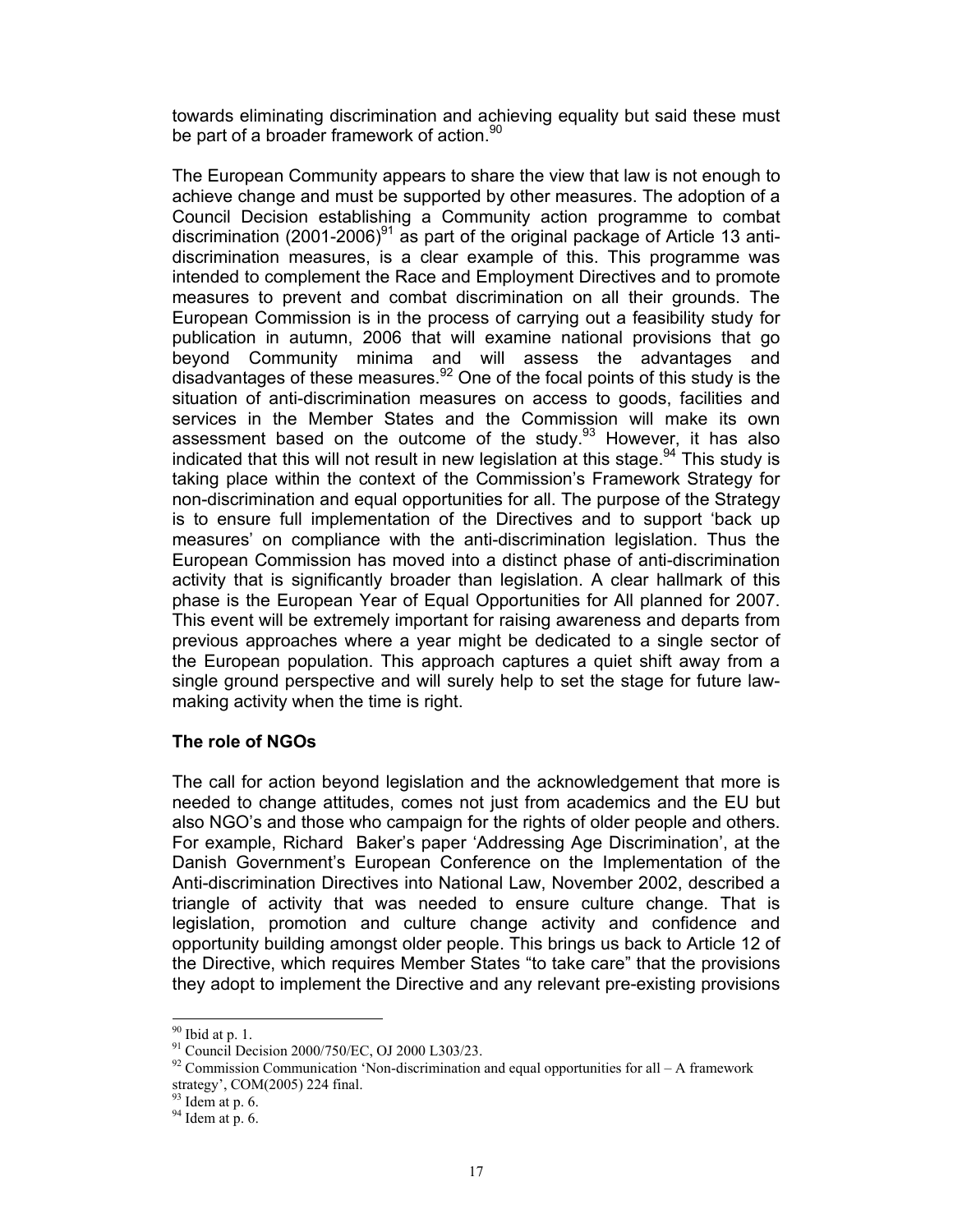"are brought to the attention of the persons concerned by all appropriate means, for example at the workplace, throughout their territory". It also brings us full circle back to Article 14, which requires Member States to encourage dialogue with appropriate NGOs. AGE's Report, 2005 indicates that there has been very poor attention given by the Member States to Articles 12 to 14.<sup>95</sup> Thus the Member States, by not adhering to those provisions are denying the Directive the chance to work and key players in promotional activity and awareness raising are lost. However, given the apparent success of equality bodies where they exist, AGE recommends that all remaining Member States must establish such a body.<sup>96</sup> It also recommends that promotional activities and awareness raising can best be achieved through them.  $97$  Despite great variations in the structure and powers of equality bodies (where they exist) in the EU, five Member States have been identified as having extensive equality machinery: Belgium, Lithuania, Finland, the Netherlands and Ireland.<sup>98</sup> These five bodies and others that are under development will provide many useful models for other EU Member States and possibly beyond.

It is hardly surprising that the AGE Report 2005 paints a very uneven picture of civic awareness of anti-discrimination and surrounding issues and rights. Media interest and public debate are generally low and tend to focus on negative aspects of ageing, except for Finland where a full national debate has already taken place on age discrimination, demographic ageing and the culture of early retirement.99 The European Commission's Eurobarometer Survey 2003,<sup>100</sup> reveals that things may not be quite as bleak as this picture might suggest. At least one third of those surveyed believed they knew their anti-discrimination rights, although apparently the Belgians, Austrians, East Germans and the Danish were the least likely to know their rights and the Finns were the most likely to do so.<sup>101</sup> Approximately 7 out of 10 said they would complain if they experienced discrimination.

In light of the forthcoming European Year of Equal Opportunities for All, a gradual raising of the profile of multiple discrimination and the equality body approach of some Member States, it may well be wise to consider what may be achieved additionally in co-operation with groups representing other grounds. At national level, the UK provides an interesting example. A British age NGO<sup>102</sup> initiated the establishment of the Equality and Diversity Forum in 2002.<sup>103</sup> The EDF is composed of representative bodies of all grounds protected from discrimination in the UK and aims primarily at ensuring that proposals for legislation on any ground honour the cross-cutting nature of equality issues. Its members jointly support certain ideas such as a single equality act for Great Britain, which has a vast array of equality legislation.

 $95$  At p. 8.

<sup>&</sup>lt;sup>96</sup> See 2005 Report at p. 19.

 $97$  Idem at p. 20.

 $98$  P. 19. Note that a Commission for Equality and Human Rights, dealing with many grounds of discrimination including age, is due to come into operation in the UK in 2007.

<sup>99</sup> Pp. 16-17.

<sup>&</sup>lt;sup>100</sup> Eurobarometer 57.0 *Discrimination in Europe* Executive summary.<br><sup>101</sup> Idem at p. 14.<br><sup>102</sup> The Third Age Employment Network.<br><sup>103</sup> http://www.edf.org.uk